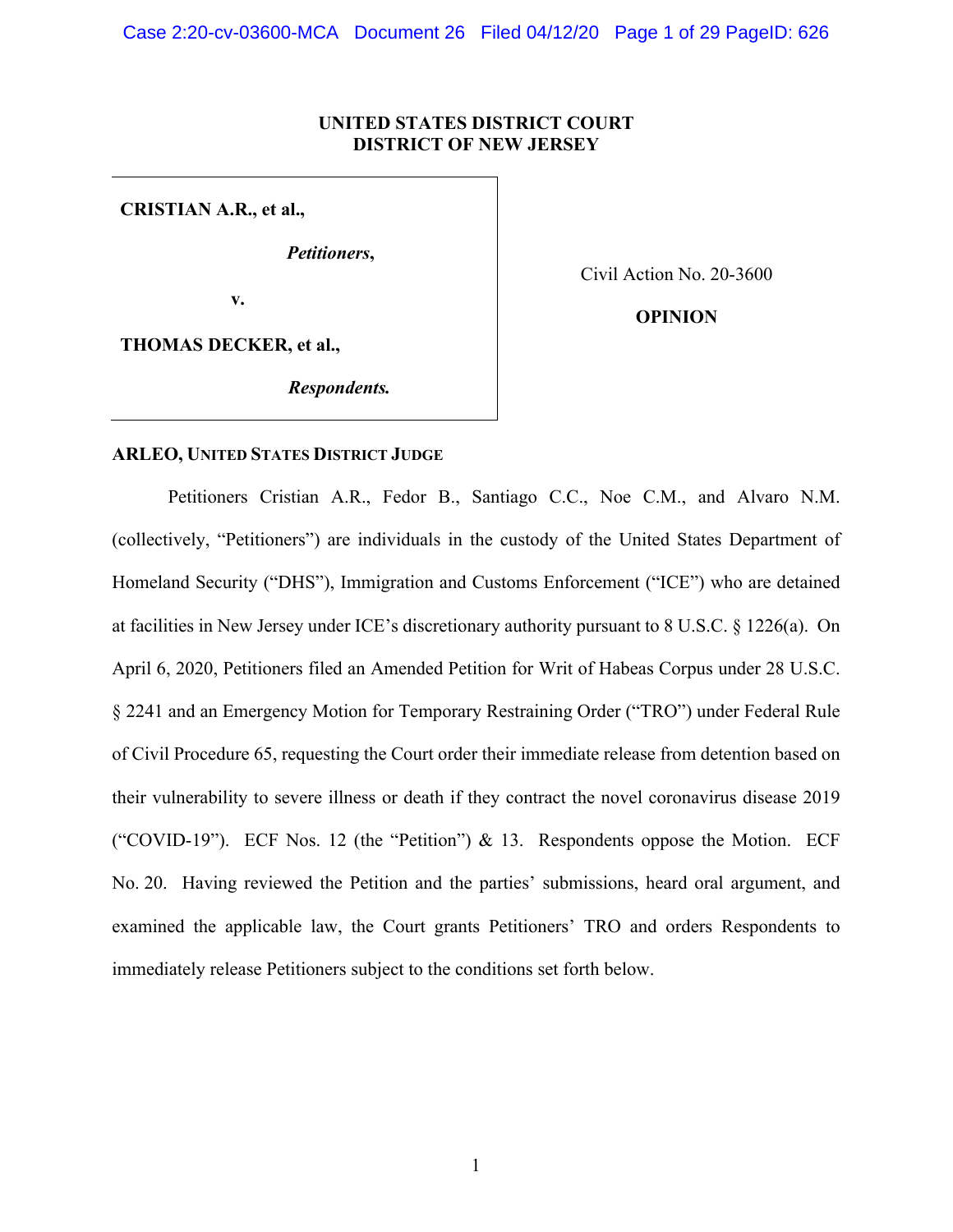## **I. FACTUAL BACKGROUND**

## **A. COVID-19**

The international community is in the grips of a rapidly-evolving health crisis. On March 11, 2020, the World Health Organization classified COVID-19 as a global pandemic, anticipating that "the number of cases, the number of deaths, and the number of affected countries" would increase.<sup>1</sup> Around that time, the United States had reported only seventy confirmed cases of COVID-19. 2 As of the date of this writing, that number has since risen to over 492,416, and the virus has taken a total of 18,559 lives nationally.<sup>3</sup> New York and New Jersey have the greatest number of infections and deaths in the nation. Just yesterday alone, Saturday, April 11, 2020, New Jersey reported 3,599 new confirmed cases and 251 new deaths. 4 Bergen County and Hudson County, where Petitioners are detained, are the epicenter of the virus in New Jersey.

According to the Centers for Disease Control and Prevention (the "CDC"), COVID-19 spreads "mainly from person-to-person" between those "who are in close contact with one another (within about 6 feet)" and from contact with contaminated surfaces.<sup>5</sup> The most common symptoms of COVID-19 include fever, cough, and shortness of breath, but one need not present any symptoms to have the virus or be contagious.<sup>6</sup> Certain individuals are at higher risk for severe

 <sup>1</sup> World Health Org., *WHO Director-General's Opening Remarks at the Media Briefing on COVID-19 – March 2020* (Mar. 11, 2020), https://www.who.int/dg/speeches/detail/who-director-general-s-opening-remarks-at-the-mediabriefing-on-covid-19---11-march-2020.

<sup>2</sup> *Coronavirus in the U.S.: Latest Map and Case Count,* THE NEW YORK TIMES*,*  https://www.nytimes.com/interactive/2020/us/coronavirus-us-cases.html (last visited Apr. 12, 2020).

<sup>&</sup>lt;sup>3</sup> Ctrs. for Disease Control and Prevention, *Cases in U.S.*, https://www.cdc.gov/coronavirus/2019-ncov/casesupdates/cases-in-us.html (last visited Apr. 12, 2020).

<sup>4</sup> Presently New Jersey has 61,850 confirmed cases and 2,350 deaths. *COVID-19 Information Hub*, STATE OF NEW JERSEY, https://covid19.nj.gov/#live-updates (last visited April 12, 2020).

<sup>5</sup> Ctrs. for Disease Control and Prevention, *How COVID-19 Spreads*, https://www.cdc.gov/coronavirus/2019 ncov/prevent-getting-sick/how-covid-spreads.html (last visited Apr. 12, 2020).

<sup>6</sup> *Id.*; Ctrs. for Disease Control and Prevention, *Symptoms of Coronavirus*, https://www.cdc.gov/coronavirus/2019 ncov/symptoms-testing/symptoms.html (last visited Apr. 12, 2020).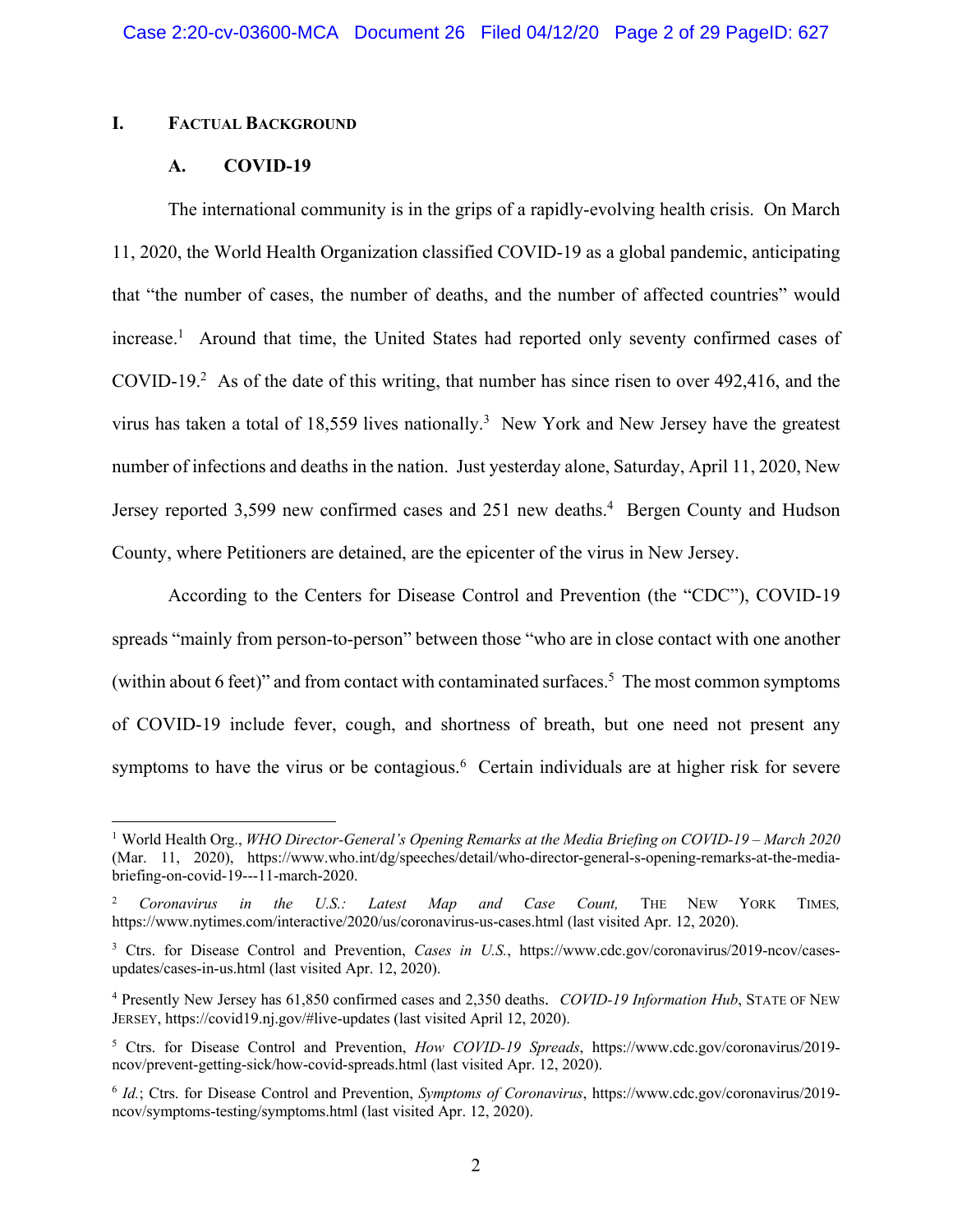# Case 2:20-cv-03600-MCA Document 26 Filed 04/12/20 Page 3 of 29 PageID: 628

illness or death if they contract COVID-19. Among them are persons who are "older," are immunocompromised, or who have underlying health issues like asthma, chronic lung disease, HIV, heart conditions, diabetes, chronic kidney disease, and liver disease.<sup>7</sup> There is presently no vaccine to prevent COVID-19 infections.<sup>8</sup> In addition, testing is insufficient, especially in New Jersey, which ranks second in the country for confirmed cases but "19th in testing per capita."<sup>9</sup> The CDC and health experts thus emphasize the importance of "social distancing" (i.e. staying at least six feet apart), regularly disinfecting "high touch" surfaces, and wearing cloth face covering to curtail the spread of the virus.<sup>10</sup>

Ultimately, "[t]he best way to prevent illness is to avoid being exposed to this virus."11 But in truth, avoiding exposure to COVID-19 is impossible for most detainees and inmates. The Declaration of Robert B. Greifinger, M.D., attached to Petitioners' motion, provides a glimpse into that reality. Dr. Greifinger has "worked in health care for prisoners for more than 30 years" and has served as an independent consultant on prison and jail health care for several government agencies, including DHS. Greifinger Decl. ¶¶ 1-2, ECF No. 13.1. He describes the conditions that make detention facilities particularly susceptible to COVID-spread: the centers are "enclosed" and crowded environments; detainees are placed in "closed quarters" and share toilets, sinks, and showers "without disinfection between use"; "[s]taff arrive and leave on a shift basis"; and many

 $\overline{a}$ 

<sup>7</sup> Ctrs. for Disease Control and Prevention, *People Who Are at Higher Risk for Severe Illness*, https://www.cdc.gov/coronavirus/2019-ncov/need-extra-precautions/people-at-higher-risk.html (last visited Apr. 12, 2020).

<sup>&</sup>lt;sup>8</sup> Ctrs. for Disease Control and Prevention, *Prevent Getting Sick*, https://www.cdc.gov/coronavirus/2019ncov/prevent-getting-sick/index.html (last visited Apr. 12, 2020).

<sup>9</sup> *N.J. Says It's Leading the Way in Coronavirus Testing. The Data Tells a Different Story*, NJ.COM (Mar. 29, 2020), https://www.nj.com/coronavirus/2020/03/nj-says-its-leading-the-way-in-coronavirus-testing-the-data-tells-adifferent-story.html*.* 

<sup>10</sup> Ctrs. for Disease Control and Prevention, *supra* note 8.

<sup>11</sup> *Id.*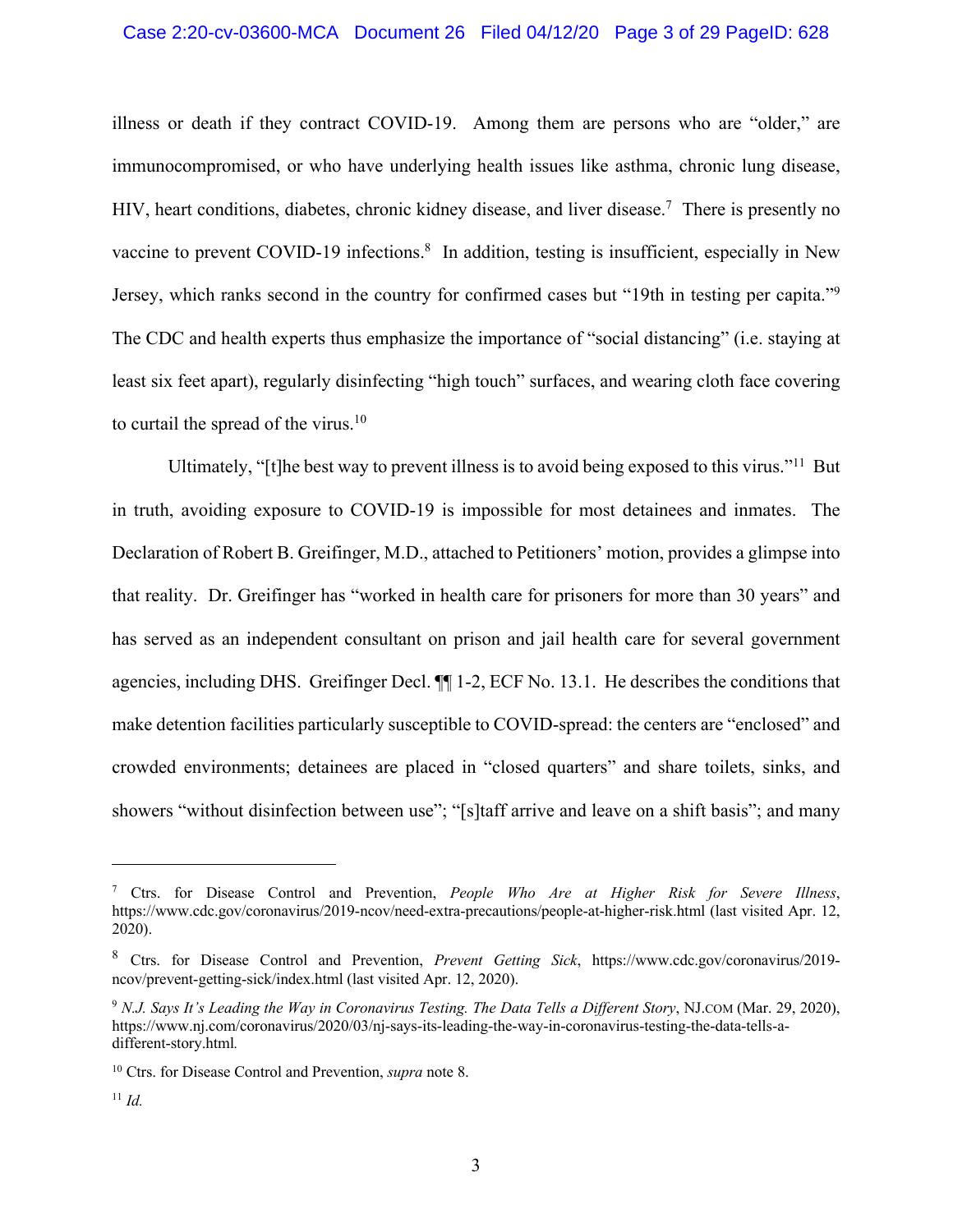#### Case 2:20-cv-03600-MCA Document 26 Filed 04/12/20 Page 4 of 29 PageID: 629

facilities "lack adequate medical care infrastructure," like full-time, on-site physicians. *Id.* ¶ 10. The CDC has similarly explained that, among other things, the crowded and fluid nature of detention facilities, the inadequate hygienic supplies, and the limited options for medical isolation present "unique challenges for control of COVID-19 transmission among incarcerated/detained persons, staff, and visitors." *See* CDC March 2020 Interim Guidance ("CDC Interim Guidance") at 2, ECF No. 20.1. Consequently, practicing social distancing and ensuring proper hygiene to minimize the risk of infection are exceedingly difficult. Detainees who meet the CDC's criteria for "higher risk" are the most vulnerable to a detention facility's shortcomings. *See* Greifinger Decl. ¶ 5 (observing that "preliminary data from China" indicates that "20% of people in high risk categories who contract COVID-19 have died").

The COVID-19 pandemic's effect on our immigration system stretches beyond the country's detention centers. On March 18, 2020, the Executive Office of Immigration Review ("EOIR") postponed all non-detained hearings scheduled through May  $1<sup>12</sup>$  Immigration courts have closed intermittently across the country.<sup>13</sup> On March 27, 2020, soon after experiencing a one-day closure due to a confirmed COVID-19 case, the Varick Immigration Court in New York moved all of its cases to an adjudication center in Fort Worth, Texas, which were scheduled to be brought before immigration judges ("IJs") in remote hearings. *See* Status Report, *Jovel v. Decker*, 20-cv-308 (S.D.N.Y. Apr. 3, 2020) (the "*Jovel* Status Report") at 2, Haas Decl., Ex. 3, ECF No. 22.6. Since transitioning remotely to Fort Worth, New York-area attorneys have reported administrative and operational setbacks, including IJs not receiving evidentiary submissions or

 <sup>12</sup> U.S. Dep't of Justice, *EOIR Status During Coronavirus Pandemic*, *https://www.justice.gov/eoir/eoir-operationalstatus-during-coronavirus-pandemic* (last visited Apr. 12, 2020).

<sup>&</sup>lt;sup>13</sup> The EOIR has used Twitter to notify the public of court closures. *See generally @DOJEOIR*, TWITTER (last visited Apr. 12, 2020).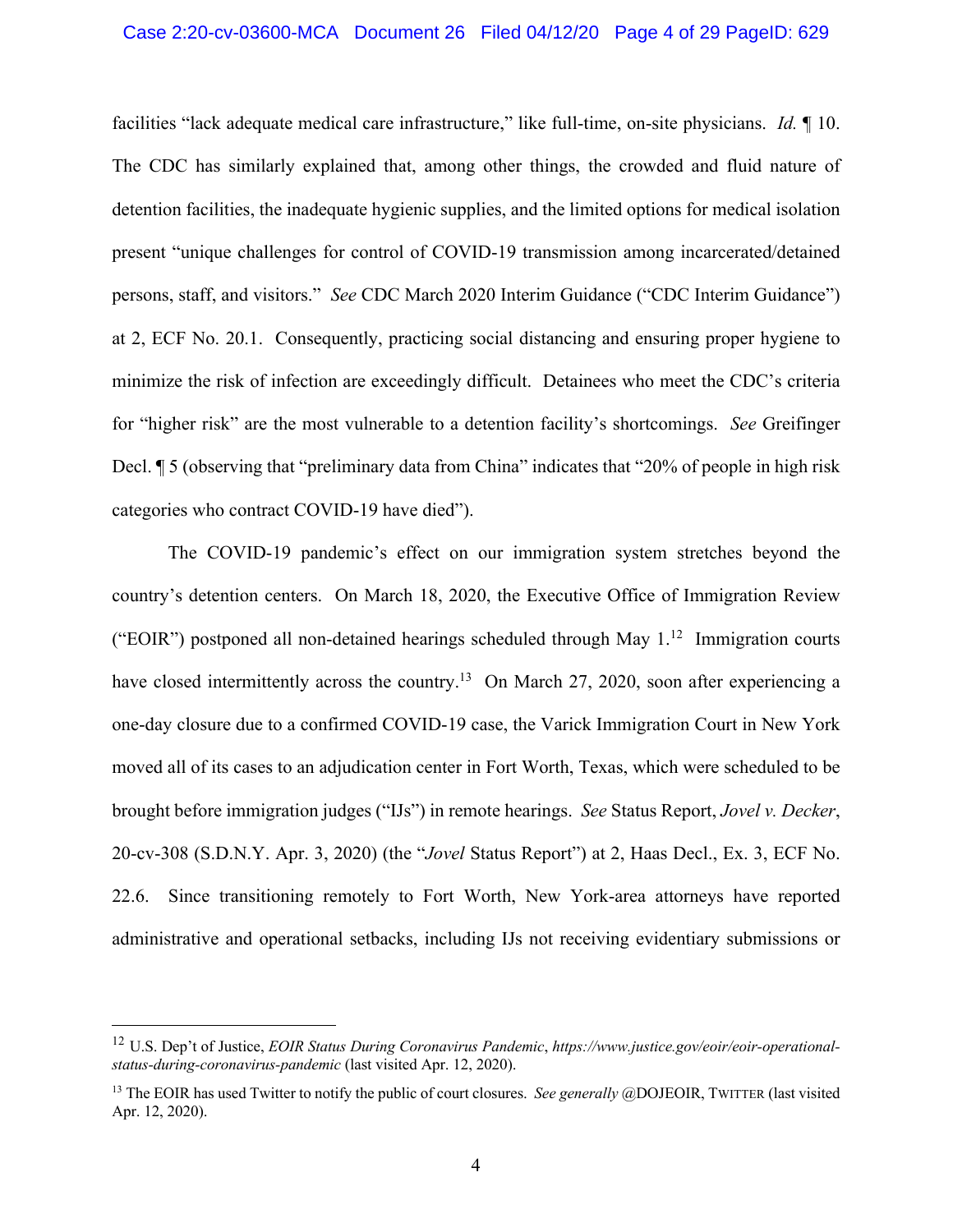#### Case 2:20-cv-03600-MCA Document 26 Filed 04/12/20 Page 5 of 29 PageID: 630

having case files, attorneys being unable to secure clients' appearances due to detention facility "lockdowns," and unexpected hearing cancellations. *See, e.g.*, *Jovel* Status Report at 2-4; Status Update, *Aguilar Garcia v. Decker*, 20-cv-1689 (D.N.J. Apr. 7, 2020) at 1, Haas Decl., Ex. 4. Equally concerning, it appears that bond offices in Newark, New Jersey and New York City have closed, limiting access for a detainee's family to secure bond in the event an IJ grants release. *See* Arcia-Quijano Decl. ¶ 17, ECF No. 22.5.

It is during this unprecedented and troubling time, riddled with uncertainty, that Petitioners bring the instant motion.

#### **B. Petitioners' Pre-Existing Medical Conditions**

Petitioners are presently subject to immigration removal proceedings at the Varick Immigration Court and detained at ICE's discretion under 8 U.S.C. § 1226(a) at either the Hudson County Correctional Facility ("Hudson County Facility") or the Bergen County Correctional Facility ("Bergen County Facility," or together with the Hudson County Facility, the "Facilities") in New Jersey. Petition ¶¶ 1, 6-10. As described below, each Petitioner suffers from pre-existing medical conditions that no one disputes heighten their risk for serious health consequences if they contract COVID-19. *See id.*

#### **i. Cristian A.R.**

Cristian A.R. is thirty-three years old and has been detained at the Hudson County Facility since January 2020. Petition ¶ 6; Kim Decl. ¶¶ 2, 4, ECF No. 13.2. He has hypertension and Type 2 diabetes for which he has been prescribed daily medication and insulin shots. Kim Decl. ¶ 7. He submits that, while detained at the Hudson County Facility, he has had at least eleven blood sugar level readings over the American Diabetes Association's recommended range for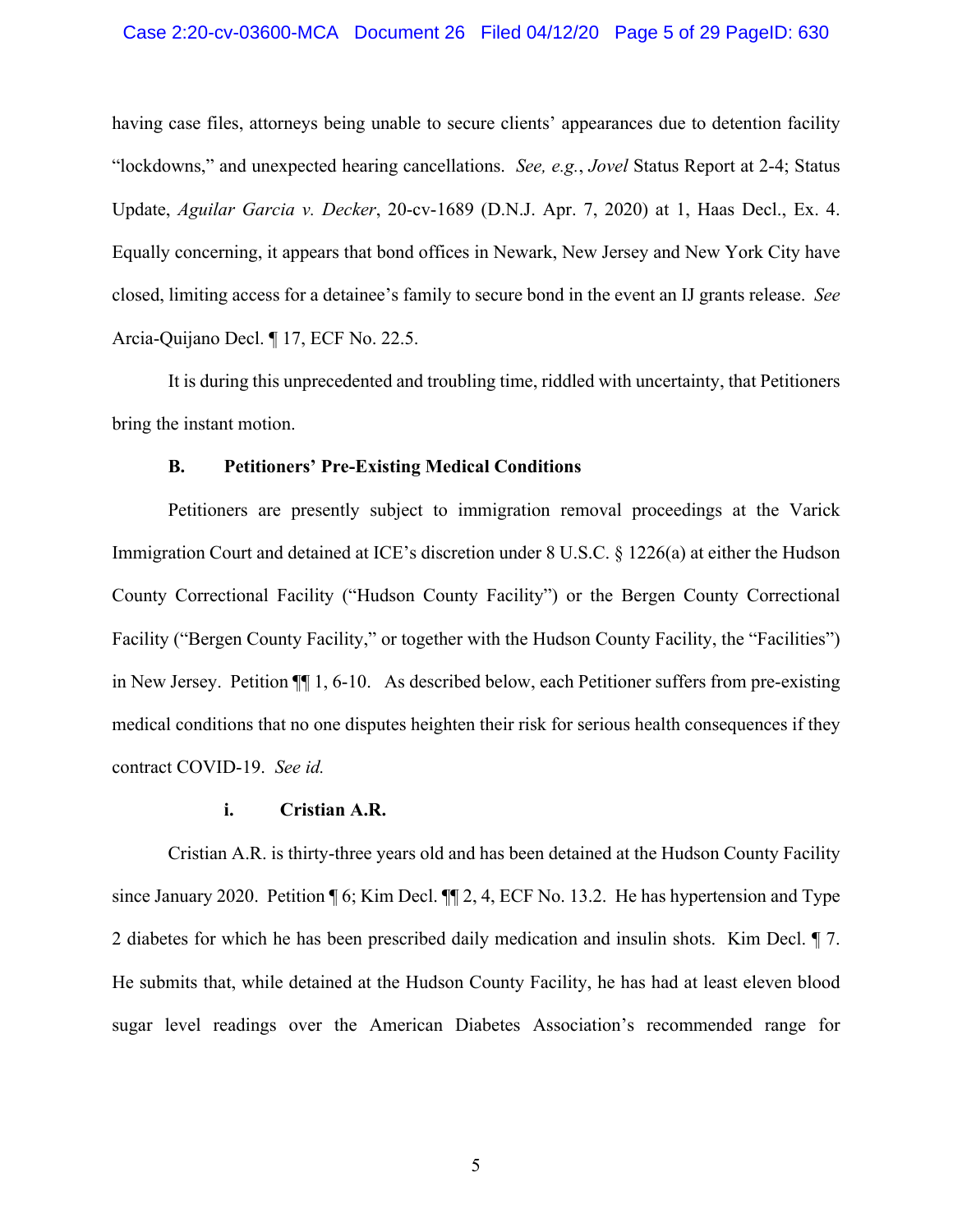nonpregnant diabetic individuals. *Id.* ¶¶ 7-8. He has recently experienced "extremely painful headaches and partial face paralysis." *Id.* ¶ 9.

#### **ii. Fedor B.**

Fedor B. is a thirty-five-year-old Russian national who has been detained at the Bergen County Facility since December 3, 2020. Petition ¶ 7; Ostolaza Decl. ¶ 4, ECF No. 13.3; Eisenzweig Decl. ¶ 1, ECF No. 22.3. He applied for asylum upon entering the United States on a visa three years ago, and before his detention, lived in New York City. Ostolaza Decl. ¶ 4. Fedor B. suffers from a number of ailments, including "asthma, high blood pressure, chronic hepatitis B, acute prostatitis (deep infection of the prostate), and post-operative complications of hemorrhoid surgery." *Id.* 15. Of those conditions, his prostatitis is "so severe that it was  $\Box$  not responding to multiple courses of antibiotics." *Id.* In addition, he has "constant pain, intermittent bleeding due to hemorrhoids, and frequent urination" and a weakened immune system. *Id.*

## **iii. Santiago C.C.**

Santiago C.C. is a thirty-six-year-old Ecuadorian national who has been detained at the Bergen County Facility since February 2020. Petition ¶ 7; Ostolaza Decl. ¶ 9. Santiago C.C. has had hypertension for the past six years and has kidney stones. Ostolaza Decl. 110. He recently received treatment from an external clinic, where a physician "prescribed him pain medication and recommended that he receive surgery for the kidney stones." *Id.*

#### **iv. Noe C.M.**

Noe C.M. is forty years old and has been detained at the Bergen County Facility since August 5, 2019. Petition ¶ 9; Kim Decl. ¶ 11. He was recently diagnosed with Bell's Palsy for which he was prescribed Prednisone, "an oral steroid" that purportedly suppresses his immune system. Petition ¶ 9; Kim Decl. ¶ 16. A doctor informed Noe C.M. that "he had experienced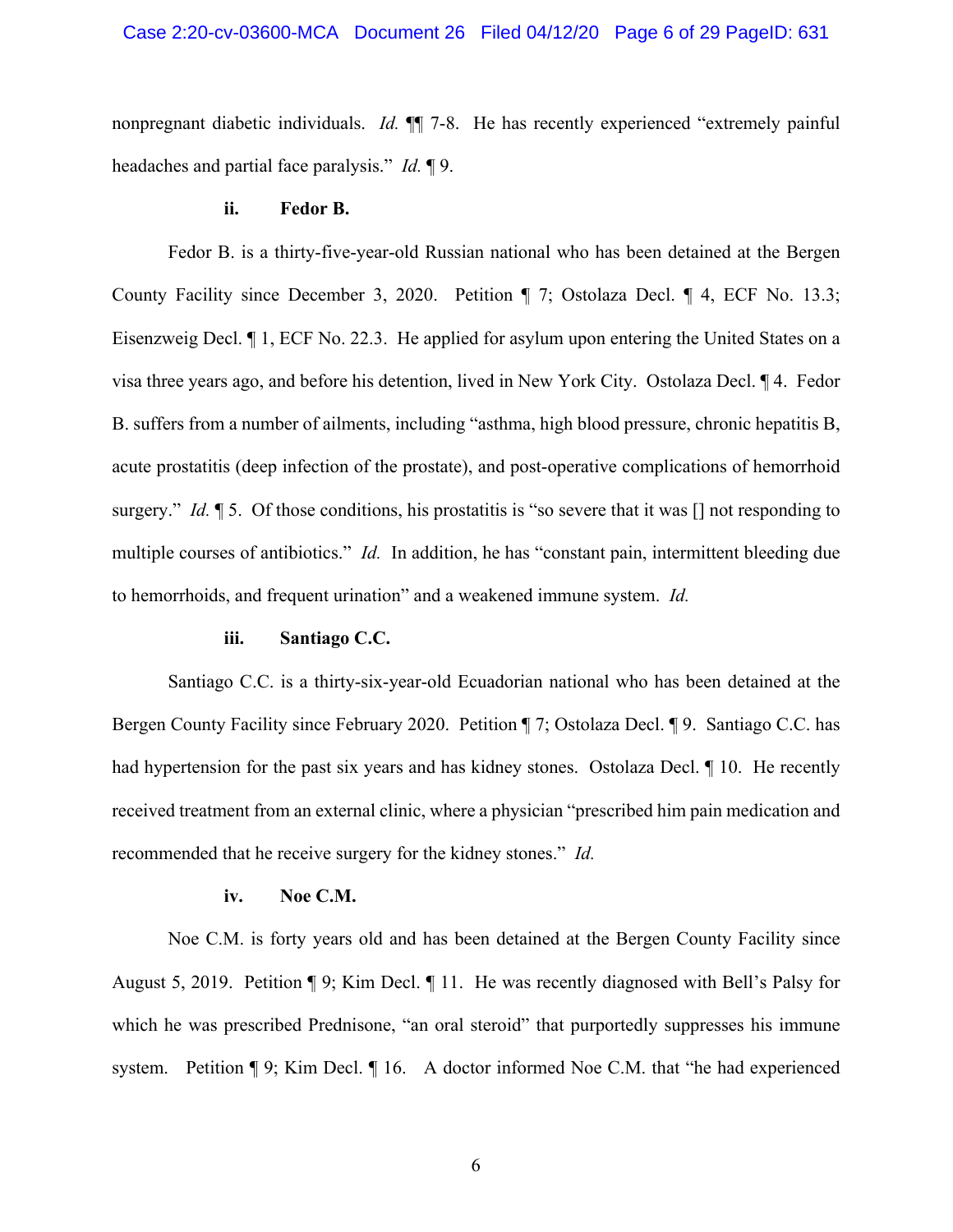symptoms of a stroke" from stress and that his condition "would take about 6 months to a year to recover." Gordillo Decl. ¶ 6, ECF No. 22.2. Since then, "the numbing on his face has not stopped." *Id.*  $\P$  8. In late March of this year, Noe C.M. "started getting a fever and nose bleeds," which persisted into early April. *Id.* ¶¶ 7-8.

## **v. Alvaro N.M.**

Alvaro N.M. is fifty-nine years old and has been detained at the Hudson County Facility since March 2019. Petition ¶ 10; Kim Decl. ¶¶ 18-19. About five years ago, Alvaro N.M. had a heart attack. Petition ¶ 10; Kim Decl. ¶ 22. He suffers from Type 2 diabetes, hypertension, and high cholesterol for which he has been prescribed daily medication and insulin injections. *Id.* While detained at the Hudson County Facility, Alvaro N.M.'s "blood sugar has been higher than normal" and he has "felt that his condition is deteriorating." Durkin Decl.  $\P$  4-5, ECF No. 22.4.

# **C. The Hudson and Bergen County Facilities' COVID-19 Prevention and Management Measures**

It is undisputed that COVID-19 is spreading quickly through the Bergen and Hudson County Facilities. Bergen County Warden Steven Ahrendt indicated that as of 9:00 a.m. on April 8, 2020, two ICE detainees, one inmate, and sixteen corrections officers have tested positive for the virus and six ICE detainees, and eleven inmates are suspected of having contracted the virus. Ahrendt Decl. ¶ 9.M., ECF No. 20.4. The numbers of those infected at the Hudson County Facility are even more grim. According to Director Ron Edwards, as of 5:00 p.m. on April 6, 2020, two ICE detainees, twenty-four county and federal inmates, and fifty-eight staff members have tested positive for COVID-19. Edwards Decl. ¶ 19, ECF No. 20.5. One corrections officer and two nurses have died. *Id.* Neither Facility provides even an estimate of suspected positive cases, due in part, to lack of testing. Based on recent guidance, reports, and observations, describing the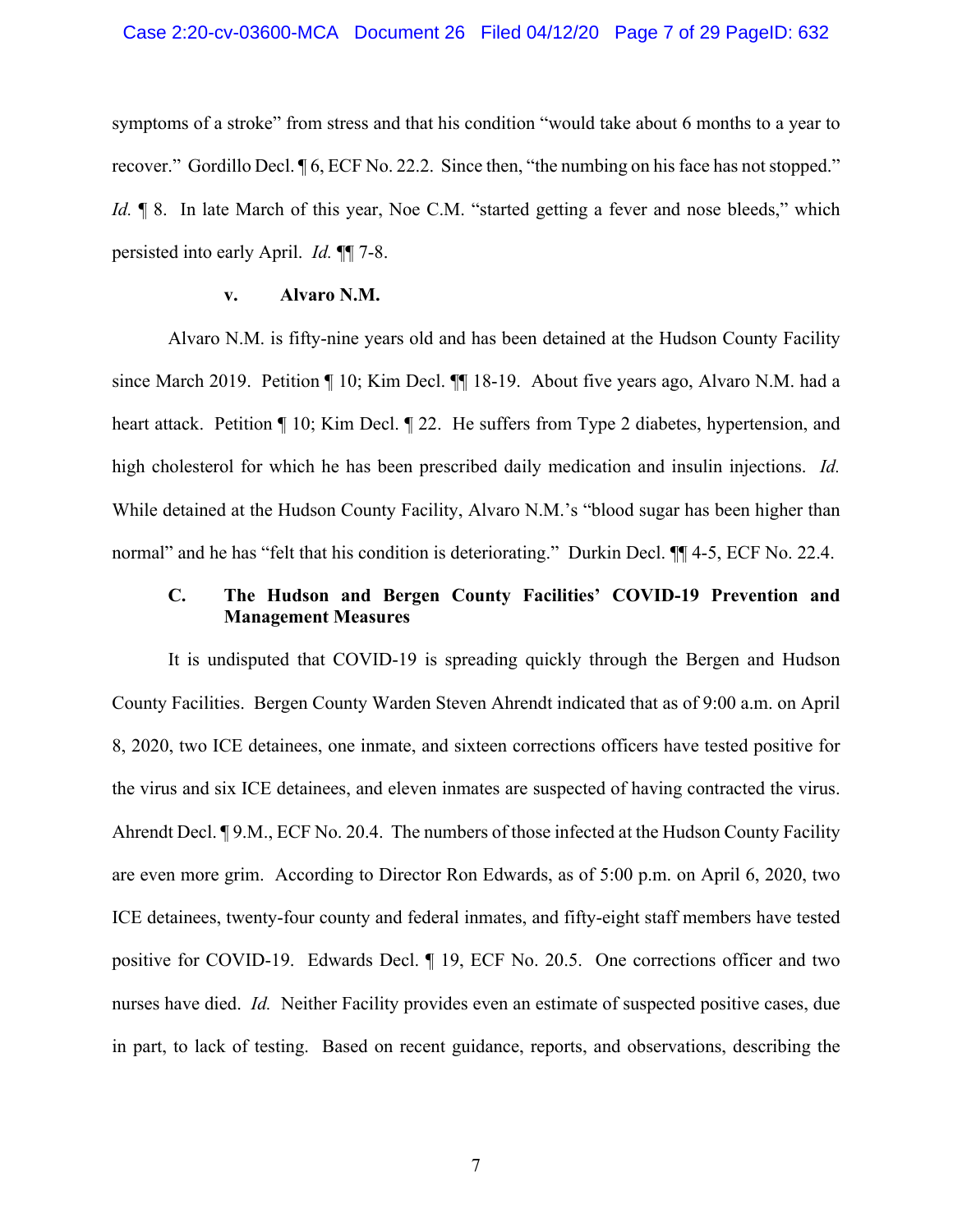## Case 2:20-cv-03600-MCA Document 26 Filed 04/12/20 Page 8 of 29 PageID: 633

particular vulnerabilities of detention and correctional centers for COVID-19 outbreak, the number of suspected and confirmed cases and casualties is certain to rise.14

Respondents maintain that the Facilities have implemented "preventative measures against the spread of COVID-19" and "ICE has implemented procedures and protocol to protect the detainees and staff in its care at [the Facilities.]" Gov. Br. at 22, 24, ECF No. 20. Based on a review of the certifications submitted by the Warden Ahrendt and Director Edwards, it appears that, for purposes of this opinion, those measures are best explained in two categories: external prevention and internal prevention and management.

#### **i. External Prevention**

The Facilities have taken precautions to mitigate the risk of COVID-19 exposure arising from external influences. The Bergen County Facility has indefinitely suspended all ICE detainee intakes and screens new county inmates, staff members, and vendors for the virus. Ahrendt Decl.  $\P$  9.A., 9.B., 9.D. The Hudson County Facility is still accepting ICE detainees, with exceptions, and detainees, inmates, vendors, and staff are subject to medical evaluations before entering the Facility. Edwards Decl. ¶¶ 12.B.i., 12.B.ii., 12.B.vii. Both Facilities have suspended all social visitations and tours, and only "no-contact" visits and telephone conferences are permitted with attorneys. Ahrendt Decl. ¶ 9.C; Edwards Decl. ¶¶ 12.D.i, 12.H.-J.

<sup>&</sup>lt;sup>14</sup> *See* CDC Interim Guidance at 2 (listing the "components" that "present[] unique challenges for control of COVID-19 transmission among incarcerated/detained persons, staff, and visitors"); *see also* Greifinger Decl. ¶¶ 4, 13 (explaining that once it is introduced, COVID-19 "spreads like wildfire" through detention facilities, and noting the "severe lack of testing capacity nationwide"); Timothy Williams, et. al., *'Jails are Petri Dishes': Inmates Freed as the Virus Spreads Behind Bars*, THE NEW YORK TIMES (Mar. 30, 2020), https://www.nytimes.com/2020/03/30/us/coronavirus-prisons-jails.html (describing the "rapid spread" of COVID-19 across United States jails and prisons).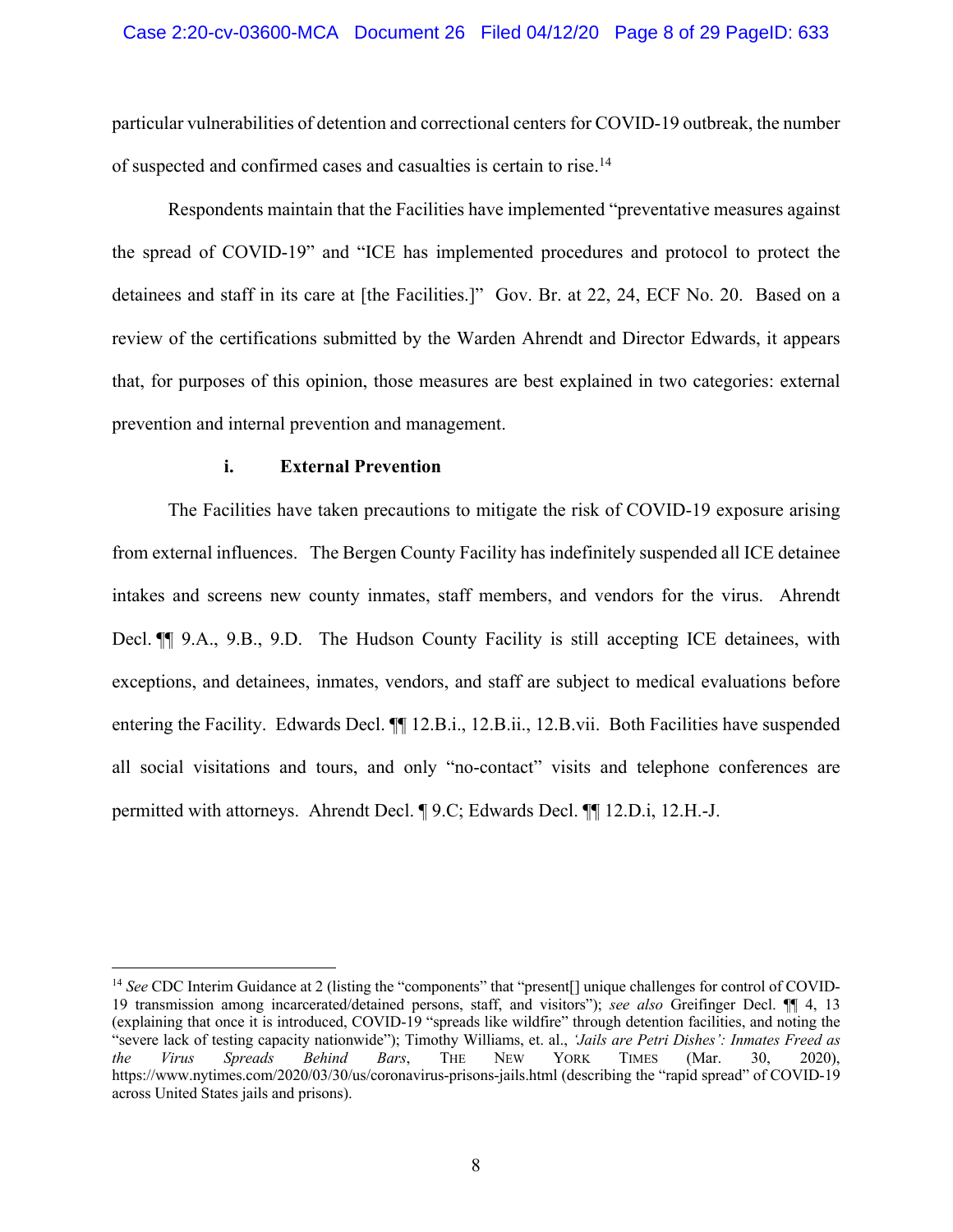#### **ii. Internal Prevention and Management**

In addition to their efforts at preventing exposure from external factors, the Facilities have taken affirmative steps to lessen the risk of COVID-19 exposure and transmission within the jails.

#### **1. Social Distancing and Cleaning**

At the Bergen County Facility, all detainees must remain in their cells at all times, "except for a thirty-minute period each day when they are permitted to exit the cell area." Ahrendt Decl. ¶ 9.E. To promote social distancing, during that thirty-minute period, "only four inmates/detainees are permitted to leave the cell area" where they have "2643 square feet of space" for recreational use and showering. *Id.* Detainees and inmates have meals inside their cells to avoid congregating. *Id.*  $\phi$  9.K. With respect to cleaning and hygiene, "[a]ll housing units are sanitized no less than four times per day."<sup>15</sup> *Id.* Respondents also indicate that "[t]he Facility provides disinfectant spray, hand sanitizer, and soap in every housing unit," *id.*, but do not claim that the detainees have access to those cleaning and hygienic supplies. To the contrary, as discussed *infra*, detainees complain that they have little, if any, access to basic hygiene products and no access to cleaning supplies.

The Hudson County Facility has implemented a "[r]estrictive schedule," permitting one "tier . . . out in the morning and the other portion . . . out in the afternoon, rotating daily." Edwards Decl.  $\P$  11. As a social distancing measure, beginning on March 21, 2020, the "recreation period" is now staggered to permit only two "inmates/detainees" to leave their cells for a thirty-minute recreational-use period. *Id.* ¶ 12.K. Detainees have meals inside their cells to prevent congregation. *See id.* ¶¶ 12.E, 13.E. With respect to cleaning and hygiene, the Hudson County Facility "lock[s] down" each housing unit in between shifts for cleaning and sanitization, which

<sup>&</sup>lt;sup>15</sup> Based on this cleaning schedule and the number of persons in the shared spaces every thirty minutes, it follows that close to fifty inmates and detainees pass through common areas, potentially coming into contact with contaminated surfaces before they are routinely cleaned.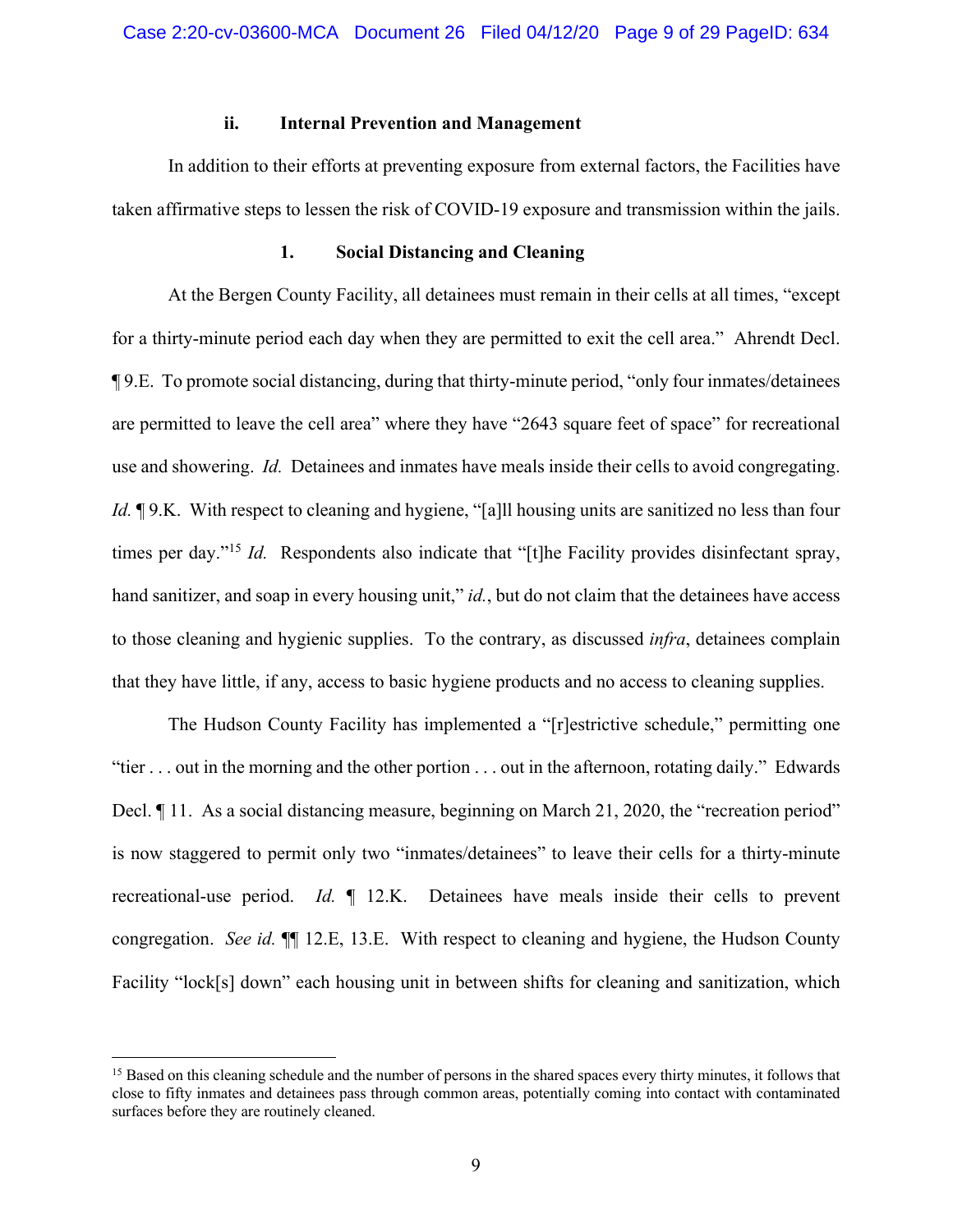occurs, at a minimum, three times per day. *See id.*  $\P\P$  11, 12.E.<sup>16</sup> The Hudson County Facility also reports that it cleans the recreation areas "constantly" each day, *id.* ¶ 12.K, but does not state when, how often, and what that cleaning entails. It has provided its staff with Personal Protective Equipment ("PPE"). *Id.* ¶ 13.C. *See id.* ¶ 12.D.iv.

# **2. Medical Response, Quarantine, and Isolation**

Both Facilities follow nearly identical isolation and quarantine protocols for confirmed and suspected cases of COVID-19. Confirmed cases that do not require hospitalization are isolated in a designated area. Ahrendt Decl. ¶ 9.H.; Edwards Decl. ¶ 15. Symptomatic inmates or detainees who are awaiting test results are quarantined. Ahrendt Decl. ¶ 9.H.; Edwards Decl. ¶ 16. Finally, those who are asymptomatic but "have had a known exposure" to a confirmed COVID-19 case are "cohorted" together with restrictive movement for fourteen-day period. Ahrendt Decl. ¶ 9.I.; Edwards Decl. ¶ 17. Cohorting ends if no new COVID-19 case develops within that period. *Id.*

Each Facility also has an on-site physician who is on-call 24/7 for emergencies. Ahrendt Decl. ¶ 7; Edwards Decl. ¶ 7. Detainees and inmates at the Facilities are able to make daily sick calls to on-site medical staff. Ahrendt Decl. ¶ 9.G.; Edwards ¶ 12.D.iii. If detainees or inmates complain of illness, medical staff evaluates them. Ahrendt Decl. ¶ 9.G.; Edwards ¶ 14. Those who present with COVID-19 symptoms are provided a "surgical mask." *Id.* The Bergen County Facility indicates that detainees and inmates may be transported to a hospital for evaluation but does not describe the circumstances under which that option is exercised. *See* Ahrendt Decl.

<sup>&</sup>lt;sup>16</sup> Based on this cleaning schedule and the number of persons in the shared spaces every thirty minutes, it follows that over thirty inmates and detainees pass through common areas, potentially coming into contact with contaminated surfaces before they are routinely cleaned. Both Facilities indicate that they have provided education to inmates and detainees and have posted informative signs on COVID-19 and best practices to prevent its transmission, *see* Ahrendt Decl. ¶ 9.L.; Edwards Decl. ¶ 12.D.iii, but do not state when and how often education has been provided.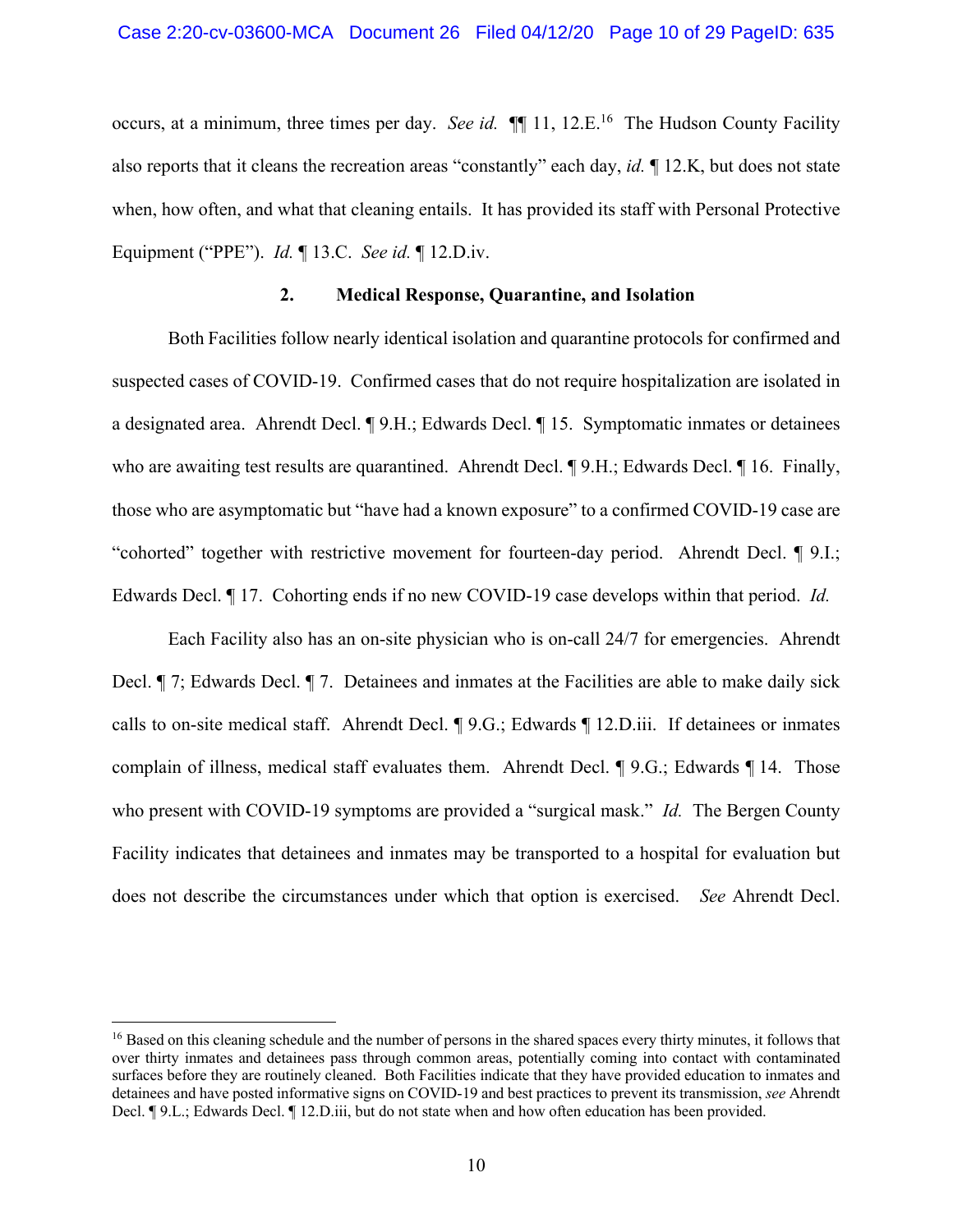¶ 9.G. It also does not state whether high-risk detainees like Petitioners are subject to those same procedures, or whether the Facility makes other accommodations based on their needs.

The Hudson County Facility uses some form of COVID-19 testing on inmates. *Id.* ¶ 15. As for detainees and inmates with "underlying health conditions," the Hudson County Facility "[e]stablished a protocol" that includes "daily monitoring" and establishing "a plan to remove [them] from the rest of the population if determined to be necessary" from the Facility's "Medical Department." *Id.*  $\llbracket$  12.G.iv. No explanation of what constitutes an "underlying health condition" or information on whether the Facility makes specific accommodations for at-risk individuals is provided.

#### **D. Petitioners' Experiences in the Facilities**

During oral argument, the Government highlighted that the protocols implemented in the Bergen and Hudson County Facilities are objectively better than those employed at other detention centers. This may very well be true. Nonetheless, Petitioners' direct experiences in the Facilities tell a different and less optimistic story and demonstrate that despite these enhanced measures, the Facilities are still woefully deficient in preventing exposure to and transmission of COVID-19, particularly among vulnerable detainees. And their stories are not inconsistent with the sworn declarations submitted by Respondents.

Petitioners at the Bergen County Facility describe a lack of attention to their and other detainees' medical needs and basic hygiene. For example, Fedor B. "has been confined to his cell for 23.5 hours each day." Eisenzweig Decl. ¶ 4. He notes that his cell is "damp and cold" and the water from the sink, "from which he has to drink," appears to be "dirty[] [and] dotted with black material." *Id.* ¶ 5. These conditions "have exacerbated his allergies and asthma, and he has been coughing frequently." *Id.* Further, Fedor B. indicates that presently neither his cell nor nearby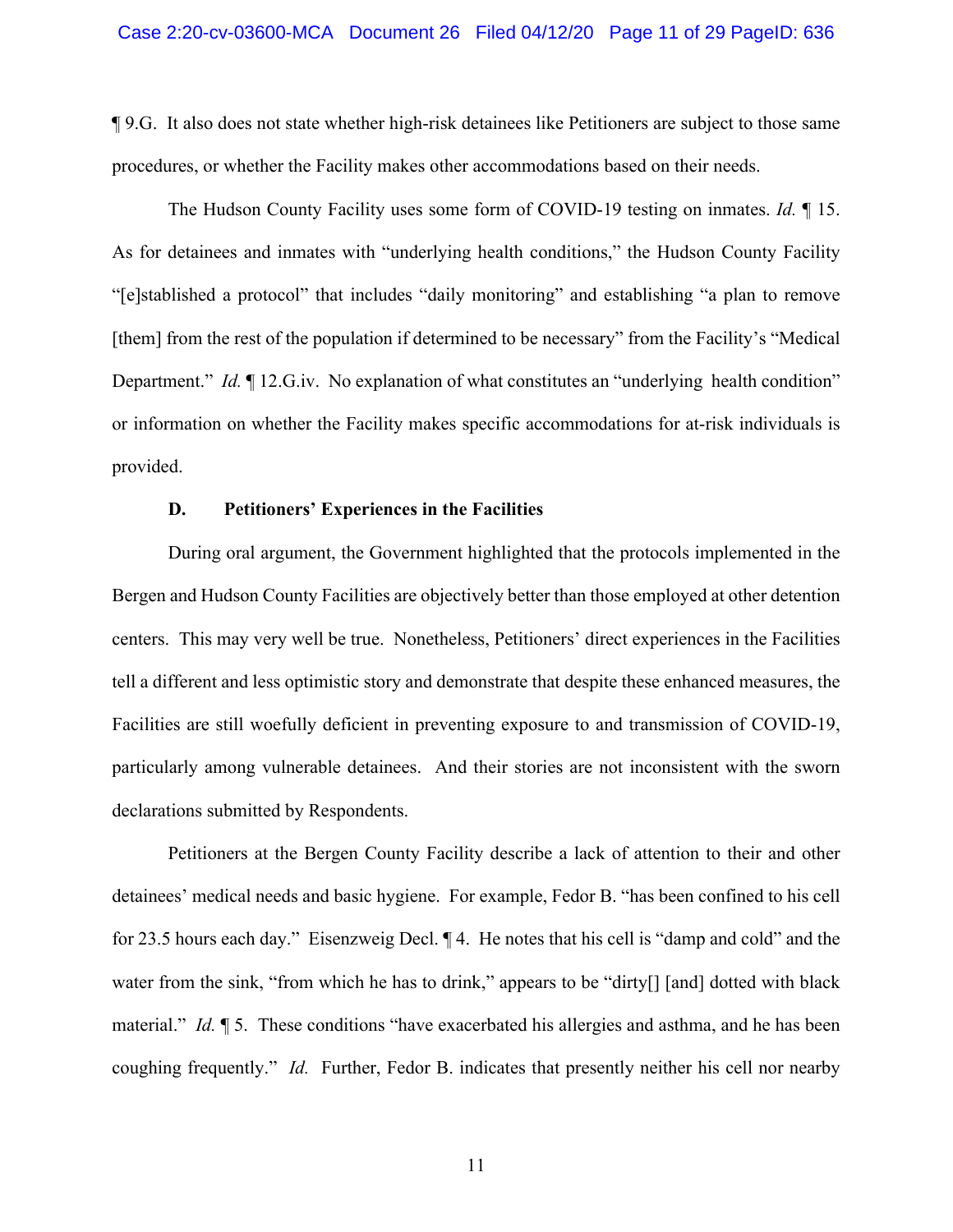cells have been sanitized or cleaned, and the Bergen County Facility has "refused to provide him with any cleaning supplies that would allow him to clean his own space." *Id.*  $\oint$  6. Consequently, the floor of the cell "is grimy and the toilet—which is open to the cell and next to his bed—has not been sanitized in the last two weeks." *Id.* Notwithstanding his daily requests, "the jail did not provide them with toothpaste for six days." *Id.* ¶ 7. He is able to do "one small bag" worth of laundry once per week, and for that reason, "his bedding is seldom washed." *Id.* ¶ 8. He has washed his undergarments "in a bucket in his cell, using the single bar of soap" that he was forced to share with his cellmate. *Id.* To make matters worse, when that bar of soap was finished, he requested a new one, and as of April 8, he "was still waiting for another bar." *Id.* Without access to soap, he cannot perform the simplest measure of preventing the spread of COVID-19—washing his hands.

With respect to his medical needs, Fedor B. reports that on one instance he waited two days after making a sick call before a nurse responded. *Id.* ¶ 11. The responding nurse did not wear a mask. *Id.* His requests for an asthma pump and stronger allergy medication were not met. *Id.*

Fedor B. also shares his account of interactions with and exposure to others at the Bergen County Facility. Most disturbingly, during the thirty minutes they are permitted to leave their cell, he and his cellmate "are in contact with the occupants of another cell and several guards." *Id.* ¶ 10. He is "forced to touch" certain high-contact objects and surfaces, like showers, phones, screens, chairs, and handles, some of which he admittedly "has seen being cleaned about three times a day."17 *Id.* He "has never seen a guard wear a mask," but only gloves. *Id.* During meals, his food is cold, sparse, and brought to him by "working detainees," who wear gloves but not masks. *Id.*

<sup>&</sup>lt;sup>17</sup> The Eisenzweig Declaration does not indicate which objects and areas Fedor B. has seen cleaned or when he has seen them cleaned.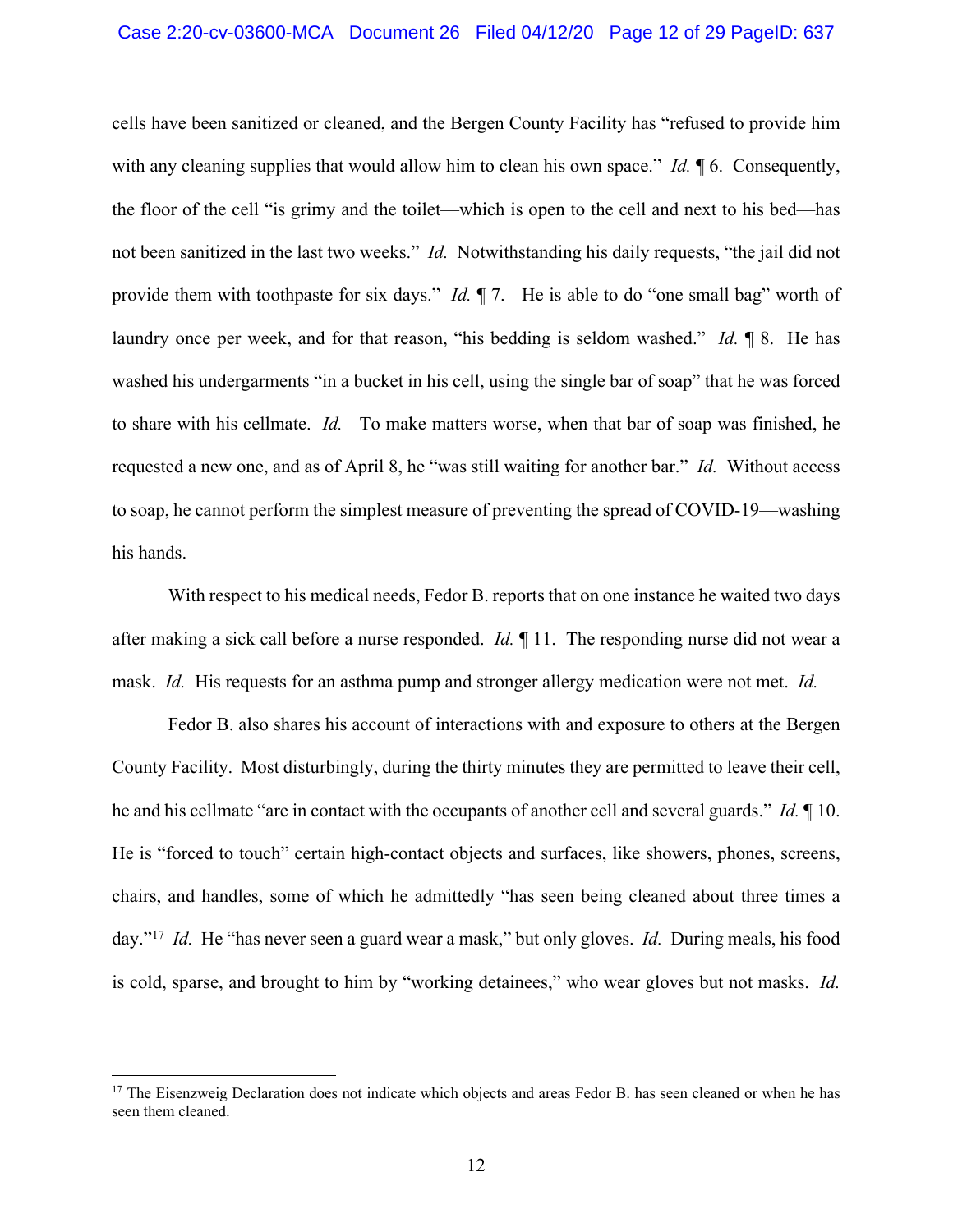¶ 13. He indicates that medical staff and officers have not disseminated any information or guidance "about how to prevent the spread of the virus." *Id.* ¶ 12.

Santiago C.C. shares a similar experience at the Bergen County Facility. He states that detainees "are using and touching the same bathroom/shower area, kitchenette area, and the phone" outside of their cells. Arcia-Quijano Decl. ¶ 5, ECF No. 22.5. The Bergen County Facility has not provided detainees with masks, gloves, or cleaning supplies. *Id.* ¶¶ 6, 8. His cell is not being "regularly sanitized" and "no other jail staff comes to the cells to clean." *Id.* ¶ 8. He and other detainees have thus "resorted to using shampoo to clean their cells." *Id.* Like Fedor B., he indicates that laundry is done only once per week, and "[l]aundry for bedsheets has not been done in around two weeks." *Id.* ¶ 7. As a result, "he has been forced to attempt to wash them in his cell." *Id.*

Santiago C.C. reports that the return time for detainee sick calls seeking medical attention has been longer since the pandemic began. *See id.* ¶ 10. On one occasion, he waited eight hours before he was taken to an outside clinic for stomach pain, and was later diagnosed with kidney stones. *Id.* At least once, he was not given his hypertension medication. *See id.* ¶ 12. Nurses and guards at the facility wear gloves but rarely, if ever, wear face masks. *Id.¶¶* 11-12.

Noe C.M., a Bergen County Facility detainee who suffers from Bell's Palsy and has had symptoms of a stroke, was not seen by medical personnel for days despite these conditions. Gordillo Decl. ¶ 8. He states that only some Facility personnel wear face masks. *Id.* ¶ 11. He recalls a specific instance of witnessing another detainee "collapse to the floor" and being taken out of the facility in a stretcher to a hospital. *Id.* ¶ 10. In total, "he has seen about 4 detainees taken out on stretchers and 2 detainees taken to the emergency department because they had the virus." *Id.* He states that the staff are "not ensuring that people received medical treatment for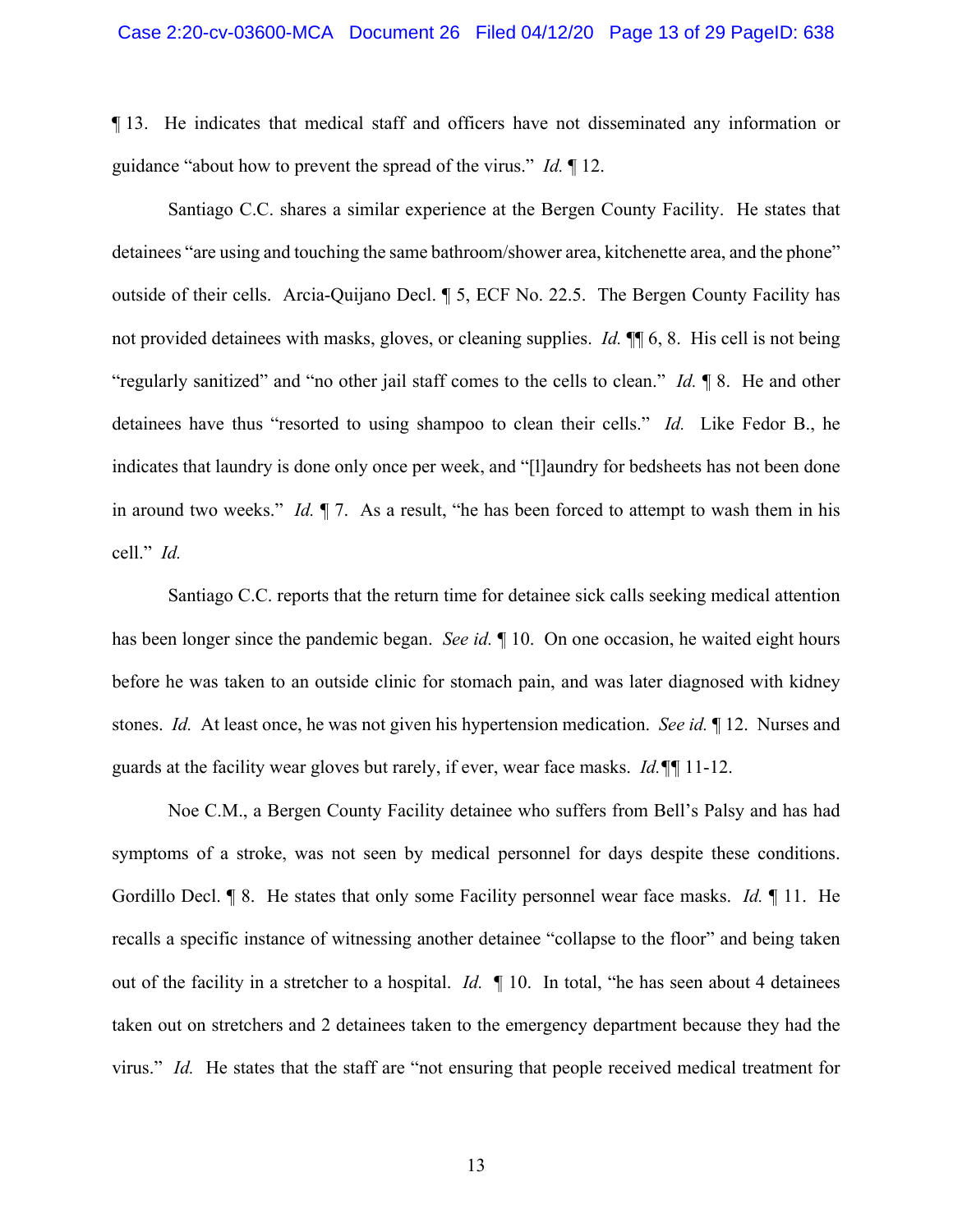most health issues." *Id.* He indicates that the jail is "low on staff and that detainees ha[ve] limited access to services." *Id.* ¶ 9.

At least one Petitioner detained at the Hudson County Facility raises similar concerns to those detained at the Bergen County Facility. Alvaro N.M. states that despite the typical thirty minutes he is permitted to leave his shared cell per day, many days he has had to wait 36 hours before permitted to leave for that brief thirty-minute period. *See* Durkin Decl. ¶ 6, ECF No. 22.4. Although he is a Type-2 diabetic, Alvaro N.M. receives his insulin at inconsistent times each day, and often after he has eaten, causing his blood sugar to rise. *Id.* ¶¶ 4, 7. As a result, he has experienced "worsening dizziness and fatigue." *Id.* ¶ 7. He also indicates that he is no longer receiving meals from a designated-diet menu, originally ordered due to his diabetes, hypertension, and high cholesterol, and instead receives "regular meals." *Id.* ¶ 8. He expressed concerns about receiving regular meals but was told that they are "the only meal[s] available." *Id.* Alvaro N.M. has noticed that only the medical staff wear masks. *See id.* ¶ 9. He was given a mask on April 6, 2020 but "has never been provided with gloves or any type of sanitizing products." *Id.* He has not had his temperature taken since on or about March 31, 2020. *See id.* ¶ 12.

Coupled with Petitioners' experiences are the following facts submitted by Respondents describing the Facilities' intake and post-intake quarters: Petitioners share bunk-bed-style cells with at least one other roommate, *see* Ahrendt Decl. ¶ 6; Edwards Decl. ¶ 10; "apart from the beds," there is "70.6 square feet" in the cells at the Bergen County Facility, Ahrendt Decl.  $\sqrt{16}$ ; 6;<sup>18</sup> and the Hudson Facility still operates "Bullpens" of "9 inmates," which are located in the "Intake/Discharge area" where new detainee intakes and pre-admission medical screening of detainees occur. *See* Edwards Decl. ¶¶ 12.A., 12.B.i, 12.B.v., 12 B.vi.

<sup>&</sup>lt;sup>18</sup> It appears that the square footage of the cells shared by detainees at the Hudson County Facility is not included in the Government's response or attached declarations.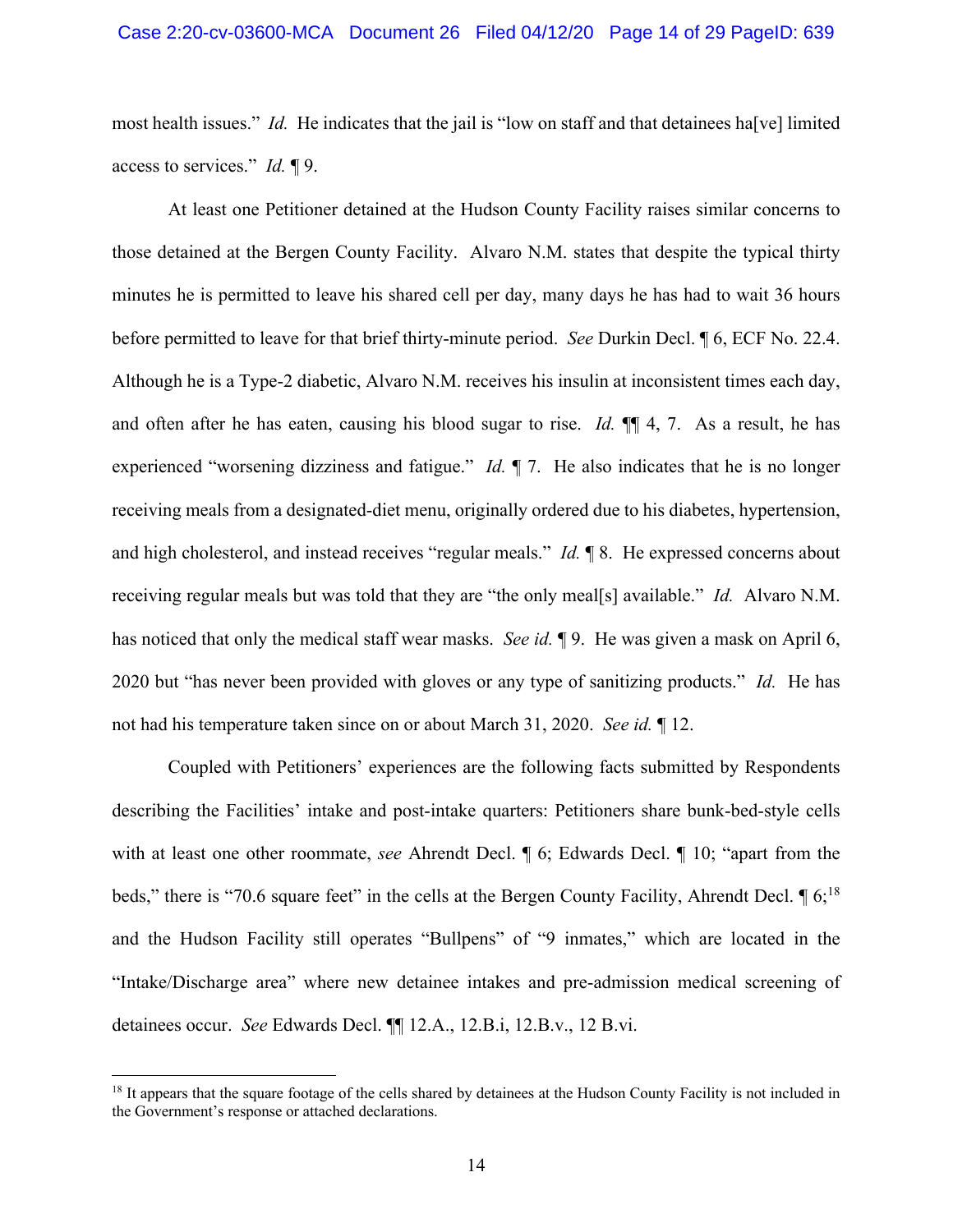#### Case 2:20-cv-03600-MCA Document 26 Filed 04/12/20 Page 15 of 29 PageID: 640

Petitioners' underlying medical conditions, their direct accounts of the conditions under which they live, and the undisputed fact that COVID-19 has spread through the Facilities demonstrate that even under the improved protocols implemented at the Facilities, "there are certain realities that neither [the Facilities] nor ICE can overcome." *Rafael L.O. v. Tsoukaris*, No. 20-3481, 2020 WL 1808843, at \*8 (D.N.J. Apr. 9, 2020).

## **II. LEGAL STANDARDS**

#### **A. Preliminary Injunction**

Motions for temporary and preliminary injunctive relief are governed by a four-factor test. The movant must, as a threshold matter, establish the two "most critical" factors: likelihood of success on the merits and irreparable harm. *Reilly v. City of Harrisburg*, 858 F.3d 173, 179 (3d Cir. 2017). Under the first factor, the movant must show that "it can win on the merits." *Id.* This showing must be "significantly better than negligible but not necessarily more likely than not." *Id.* The second factor carries a slightly enhanced burden: the movant must establish that it is "more likely than not" to suffer irreparable harm absent the requested relief. *Id.* If these "gateway factors" are satisfied, the Court considers the third and fourth factors, which aim to balance the equities by examining the potential for harm to others if relief is granted and whether the public interest favors injunctive relief. *Id.* at 176, 179. The Court must then balance all four factors to determine, in its discretion, whether the circumstances warrant injunctive relief. *Id.* at 179.

#### **B. The "Extraordinary Circumstances Standard" for Bail**

The parties agree that the Third Circuit's decision in *Lucas v. Hadden*, 790 F.2d 365 (3d Cir. 1986) establishes that "extraordinary circumstances" are required before "bail may be granted to a habeas petitioner prior to a ruling on the merits of the petition." *Id.* at 367. Citing *Johnston v. Marsh*, 227 F.2d 528 (3d Cir. 1955), the Third Circuit in *Lucas* noted that extraordinary

15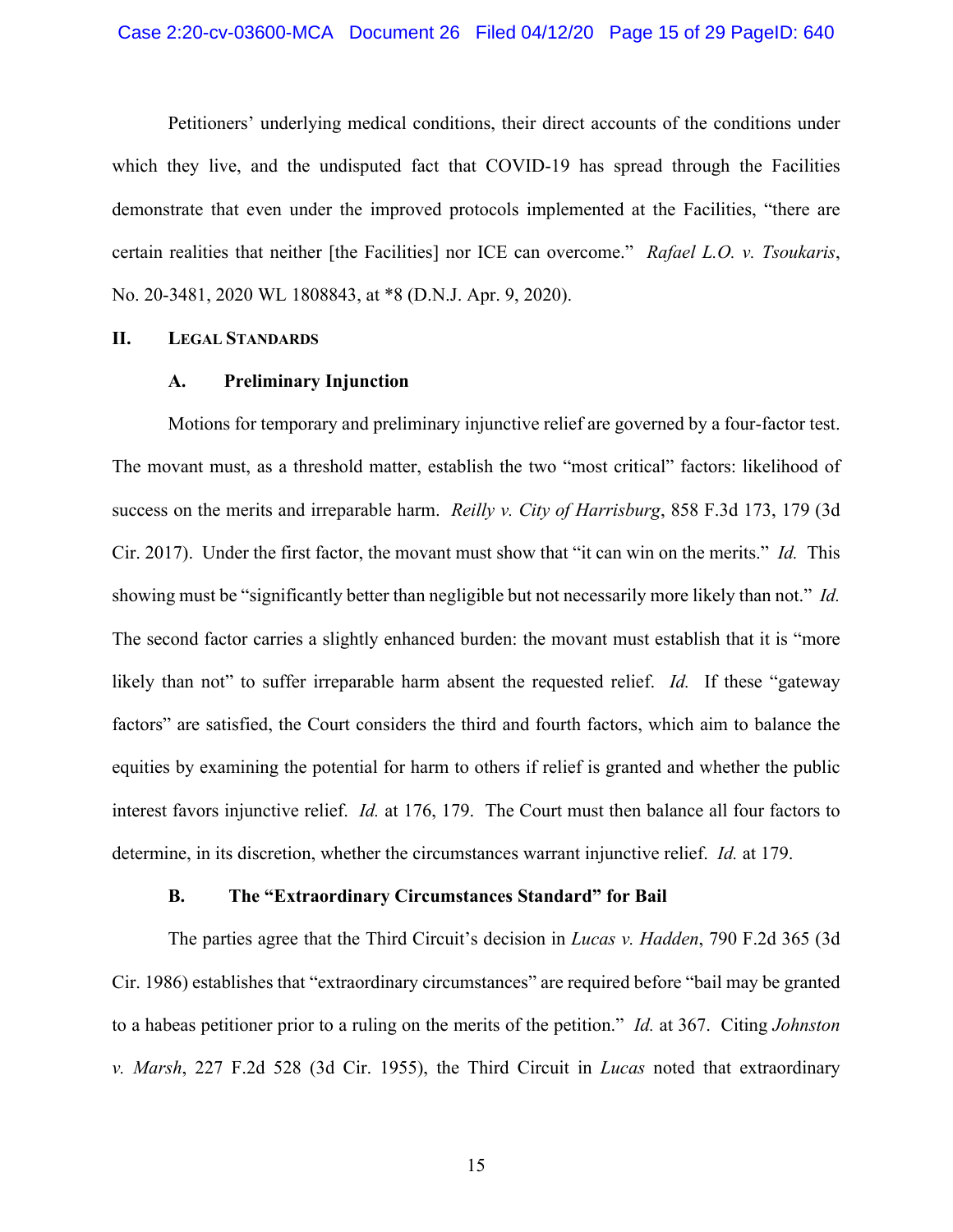circumstances may be established where the district judge had ordered a state inmate released to enter a hospital because the inmate was extremely ill. *Id.* at 366-67. The panel, however, did not expressly limit the finding of extraordinary circumstances to situations involving a petitioner's poor health. *Id.* at 367. Like injunctive relief in general, granting bail to a habeas petitioner is an extraordinary remedy. *See Landano v. Rafferty*, 970 F.2d 1230, 1239 (3d Cir. 1992) (indicating that a court may only grant release pending a disposition of federal habeas claims when the petitioner has raised "substantial constitutional claims upon which he has a high probability of success, and . . . when extraordinary or exceptional circumstances exist which make the grant of bail necessary to make the habeas remedy effective") (citation omitted)); *see also In re Souels*, 688 F. App'x 134, 135-36 (3d Cir. 2017). Recent decisions have applied this standard to determine whether extraordinary circumstances exist in the context of the COVID-19 pandemic to grant bail to immigration habeas petitioners. *See, e.g.*, *Rafael L.O.*, 2020 WL 1808843, at \*5; *Coronel v. Decker*, No. 20-2472, 2020 WL 1487274, at \*8 (S.D.N.Y. Mar. 27, 2020) (applying an analogous Second Circuit standard set forth in *Mapp v. Reno*, 241 F.3d 221, 226 (2d Cir. 2001)).

#### **III. DISCUSSION**

The Court finds that Petitioners have met the standard for a preliminary injunction and have likewise met the extraordinary circumstances standard for granting bail in a habeas matter.

## **A. Preliminary Injunction**

# **1. Likelihood of Success on the Merits of Petitioners' Constitutional Claims**

Respondents argue that Petitioners cannot succeed on their conditions of confinement and medical claims because such challenges are not properly brought through habeas. *See* Gov. Br. at 18-19, 27. Federal courts, however, including the Third Circuit, have condoned conditions of confinement challenges through habeas. *See Aamer v. Obama*, 742 F.3d 1023, 1032 (D.C. Cir.

16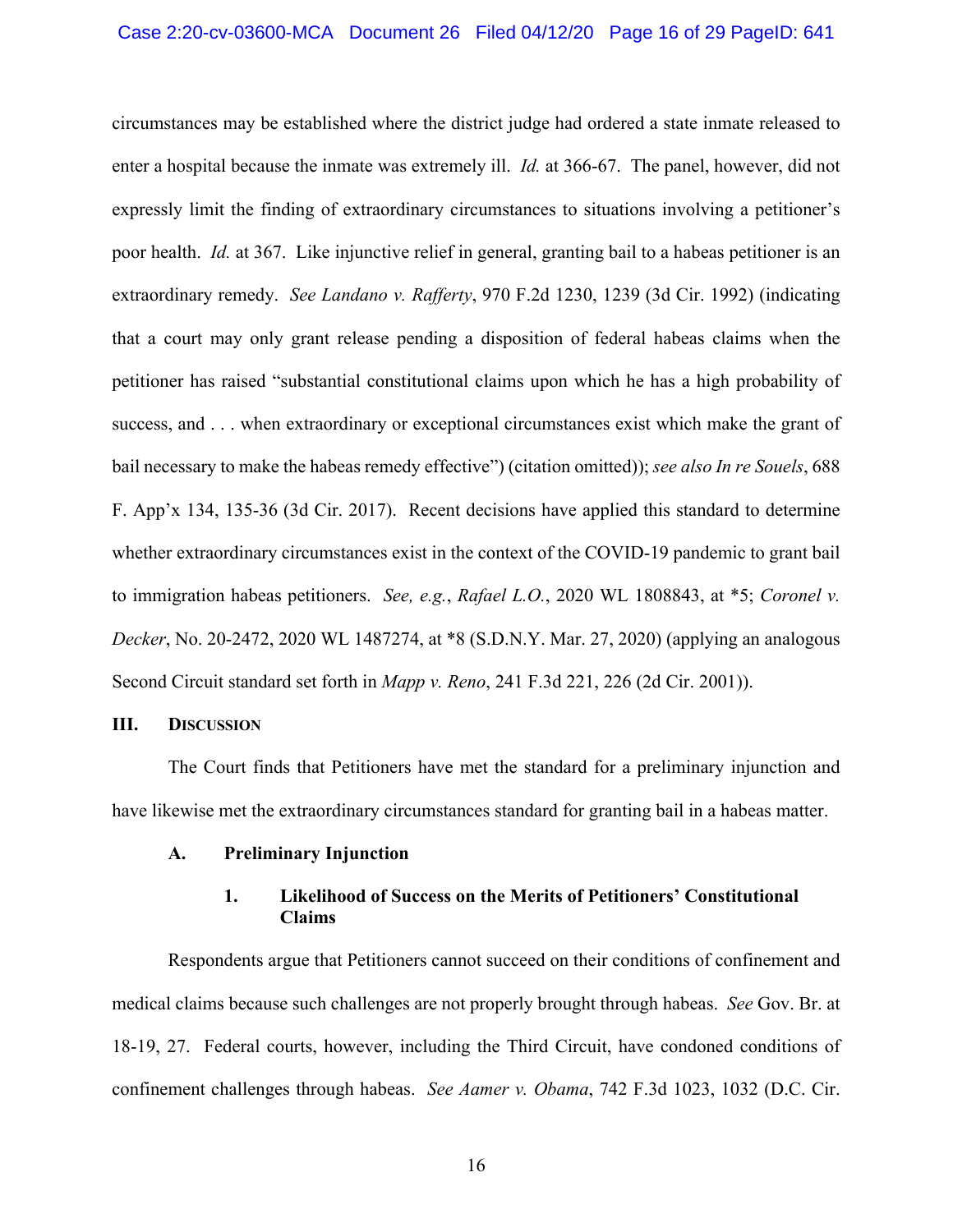2014); *see also Woodall v. Fed. Bureau of Prisons*, 432 F.3d 235, 242-44 (3d Cir. 2005); *Ali v. Gibson*, 572 F.2d 971, 975 n.8 (3d Cir. 1978). Likewise, the Supreme Court has repeatedly left open the question of whether detainees may challenge their confinement conditions via a petition for a writ of habeas corpus. *See Bell v. Wolfish*, 441 U.S. 520, 526, n.6 (1979) ("[W]e leave to another day the question of the propriety of using a writ of habeas corpus to obtain review of the conditions of confinement."); *Preiser v. Rodriguez*, 411 U.S. 475, 499 (1973) ("When a prisoner is put under additional and unconstitutional restraints during his lawful custody, it is arguable that habeas corpus will lie to remove the restraints making custody illegal."); *Ziglar v. Abbasi*, 137 S.Ct. 1843, 1862-63 (2017) (explaining that the habeas remedy, if necessity required its use, would have provided a faster and more direct route to relief for immigration detainees challenging a detention policy than a suit for money damages, as a successful habeas petition would have required officials to place respondents in less-restrictive conditions immediately).

Furthermore, under 28 U.S.C. § 2241, a district court may exercise jurisdiction over a habeas petition when the petitioner is in custody and alleges that his custody violates the Constitution, laws, or treaties of the United States. *See* 28 U.S.C. § 2241(c); *Maleng v. Cook*, 490 U.S. 488, 490 (1989). Petitioners in this action claim that their continued detention in their current conditions of confinement violates due process. Accordingly, this Court finds that Petitioners may challenge their conditions of confinement through a 28 U.S.C. § 2241 petition for writ of habeas corpus.

Respondents next assert that Petitioners cannot establish a likelihood of success on the merits of their constitutional claims because they are lawfully detained pursuant to the discretionary detention statute, which permits detention of individuals in removal proceedings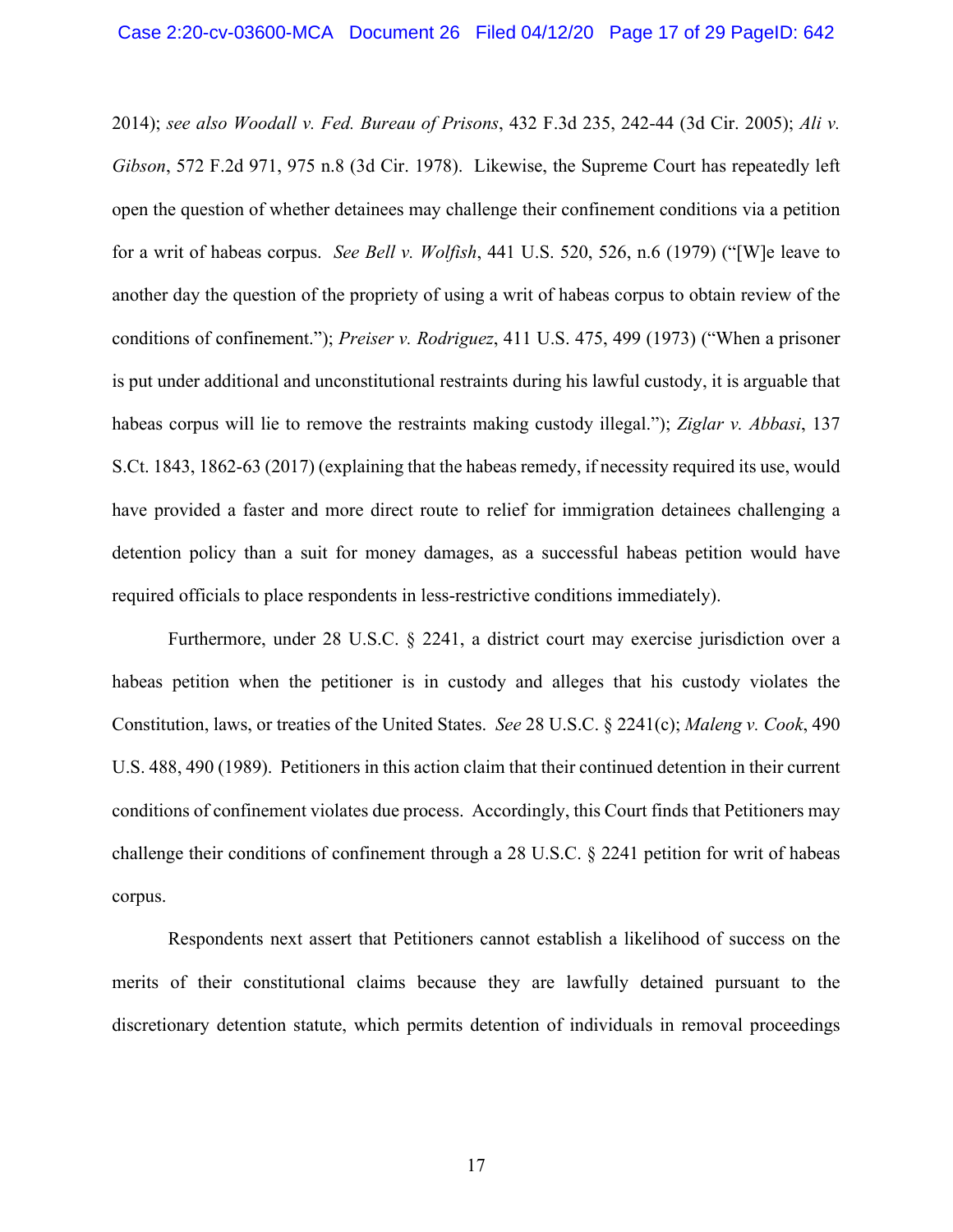before a final order of removal. Gov. Br. at 20-21 (citing 8 U.S.C.  $\S$  1226(a)).<sup>19</sup> Petitioners, however, have not asserted that they have a procedural or substantive due process right to be released on bond pursuant to 8 U.S.C.  $\S$  1226(a); rather, they have asserted claims for violations of their substantive due process rights, arguing that their conditions of confinement amount to punishment under the Due Process Clause and that Respondents' policies evince deliberate indifference to their serious medical needs.<sup>20</sup>

The Court first considers whether Petitioners have a likelihood of success on the merits on their claims that their conditions of confinement at the Facilities amount to punishment. Because Petitioners are civil detainees as opposed to prisoners who have been convicted and sentenced, their conditions of confinement claims are analyzed under the Due Process Clause of the Fifth (or Fourteenth) Amendment, as opposed to the Eighth Amendment. *See Bell*, 441 U.S. at 535-36.

<sup>&</sup>lt;sup>19</sup> Indeed, the Attorney General has the discretion to either: (1) detain the person without bond; or (2) release the person on a bond of at least \$1,500.00 or on conditional parole. 8 U.S.C. § 1226(a). In making the initial bond determination, an ICE officer must assess whether the person has "demonstrate[d]" that "release would not pose a danger to property or persons, and that the alien is likely to appear for any future proceeding." *Id.* § 236.1(c)(8). If the ICE officer determines that release, with or without bond, is not appropriate, then the person may appeal to an IJ. *Id.* §§ 236.1(d)(1), 1003.19, 1236.1(d)(1). The IJ's decision, then, would be appealable to the Board of Immigration Appeals. *Id.* §§ 1003.1(b)(7), 1003.19(f), 1003.38. If the Attorney General fails to provide a bond determination or redetermination, the district court has the power under Section 2241 to direct an immigration court to provide it. As discussed later in this Opinion, the evidence presented by Petitioners shows that bond hearings are not being conducted in an expedient manner due to the COVID-19 pandemic.

 $20$  Respondents emphasize that they have lawfully exercised their discretionary authority to detain Petitioners during their removal proceedings. This detention triggers a corresponding obligation under the Constitution to provide for Petitioners' reasonable safety and medical needs:

<sup>[</sup>W]hen the State takes a person into its custody and holds him there against his will, the Constitution imposes upon it a corresponding duty to assume some responsibility for his safety and general well being. . . .The rationale for this principle is simple enough: when the State by the affirmative exercise of its power so restrains an individual's liberty that it renders him unable to care for himself, and at the same time fails to provide for his basic human needs—e.g., food, clothing, shelter, medical care, and reasonable safety—it transgresses the substantive limits on state action set by the Eighth Amendment. . . .

*Helling v. McKinney*, 509 U.S. 25, 32 (1993) (alterations in original and internal quotation marks omitted) (considering the rights of convicted prisoners) (quoting *DeShaney v. Winnebago Cty. Dept. of Soc. Svcs.*, 489 U.S. 189, 199-200 (1989)). This same rationale applies here because a detainee's rights are "at least as great as the Eighth Amendment protections available to a convicted prisoner." *See City of Revere v. Massachusetts Gen. Hosp.,* 463 U.S. 239, 244 (1983).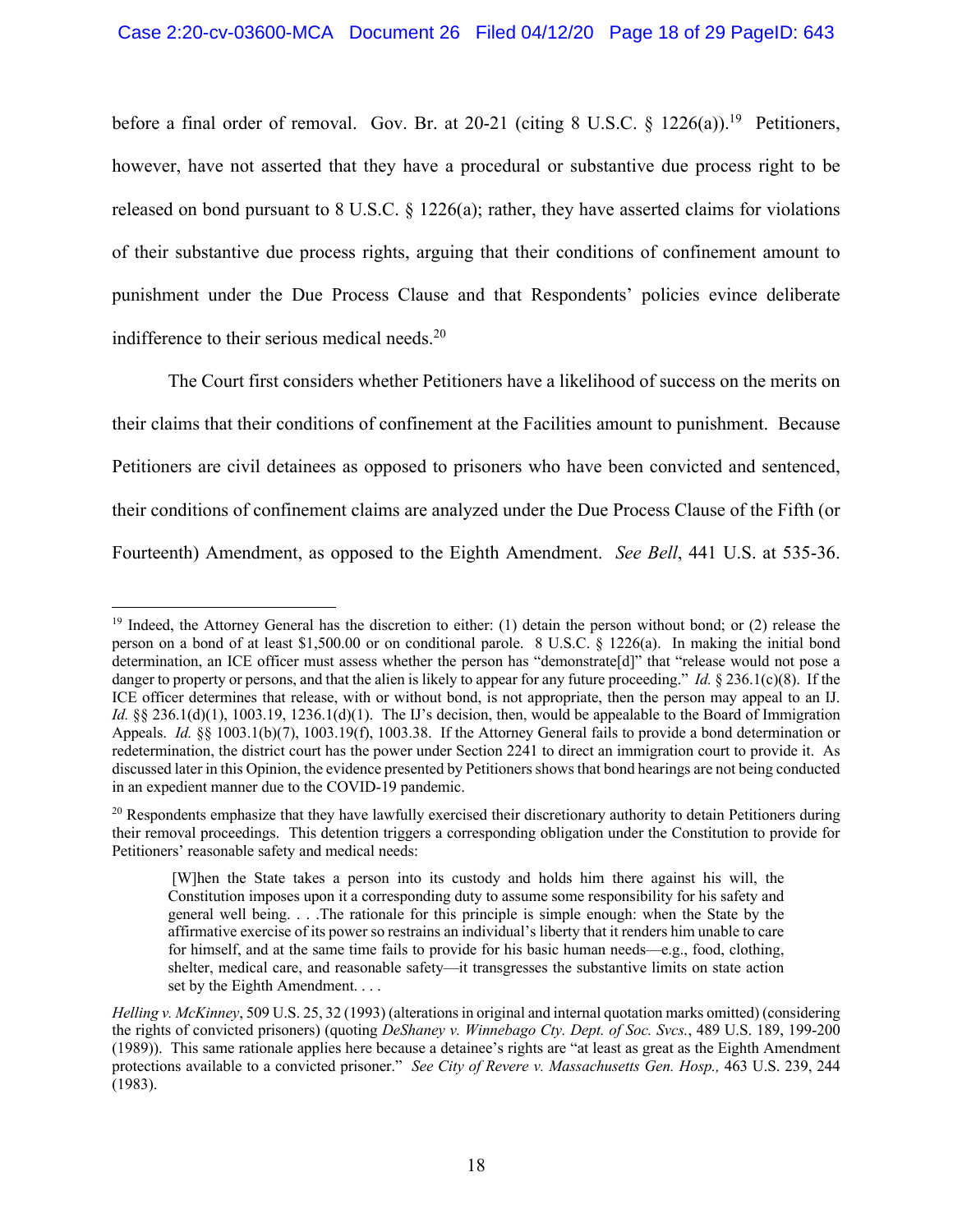# Case 2:20-cv-03600-MCA Document 26 Filed 04/12/20 Page 19 of 29 PageID: 644

Convicted and sentenced prisoners are protected from punishment that is "cruel and unusual," while pretrial and civil detainees are protected from any punishment. *See Hubbard v. Taylor*, 399 F.3d 150, 166-67 (3d Cir. 2005). The law in the Third Circuit is clear that civil immigration detainees are entitled to the "same due process protections" as pretrial detainees with respect to conditions of confinement. *See E.D. v. Sharkey*, 928 F.3d 299, 306-07 (3d Cir. 2019). An immigration detainee can bring a claim for violation of those protections when the conditions of confinement fall below constitutional minimums. *Id.*

In *Helling*, the Supreme Court held that exposure to environmental tobacco smoke states an Eighth Amendment cause of action even though the inmate was asymptomatic because the health risk posed by involuntary exposure to second-hand smoke was "sufficiently imminent." *Id.*  at 35. As relevant to Petitioners' conditions claims, *Helling* also recognized that inmates are entitled to relief under the Eighth Amendment where they prove threats to personal safety from exposure to serious contagious diseases:

In *Hutto v. Finney*, 437 U.S. 678, 682, 98 S.Ct. 2565, 2569, 57 L.Ed.2d 522 (1978), we noted that inmates in punitive isolation were crowded into cells and that some of them had infectious maladies such as hepatitis and venereal disease. This was one of the prison conditions for which the Eighth Amendment required a remedy, even though it was not alleged that the likely harm would occur immediately and even though the possible infection might not affect all of those exposed. We would think that a prison inmate also could successfully complain about demonstrably unsafe drinking water without waiting for an attack of dysentery. Nor can we hold that prison officials may be deliberately indifferent to the exposure of inmates to a serious, communicable disease on the ground that the complaining inmate shows no serious current symptoms.

*Id.* at 33. 21

 $21$  Courts interpreting this language have held that inmates can state an Eighth Amendment claim for confinement with inmates who have a serious contagious disease that is spread by airborne particles, such as tuberculosis. *See Bolton v. Goord*, 992 F. Supp. 604, 628 (S.D.N.Y. 1998) (citing *Helling*, 509 U.S. at 33, for the proposition that "[t]he practice of putting inmates who have serious communicable diseases together is actionable under the Eighth Amendment," but rejecting the petitioner's claim because there were no cases of active tuberculosis cases among inmates since the practice of "double celling" began).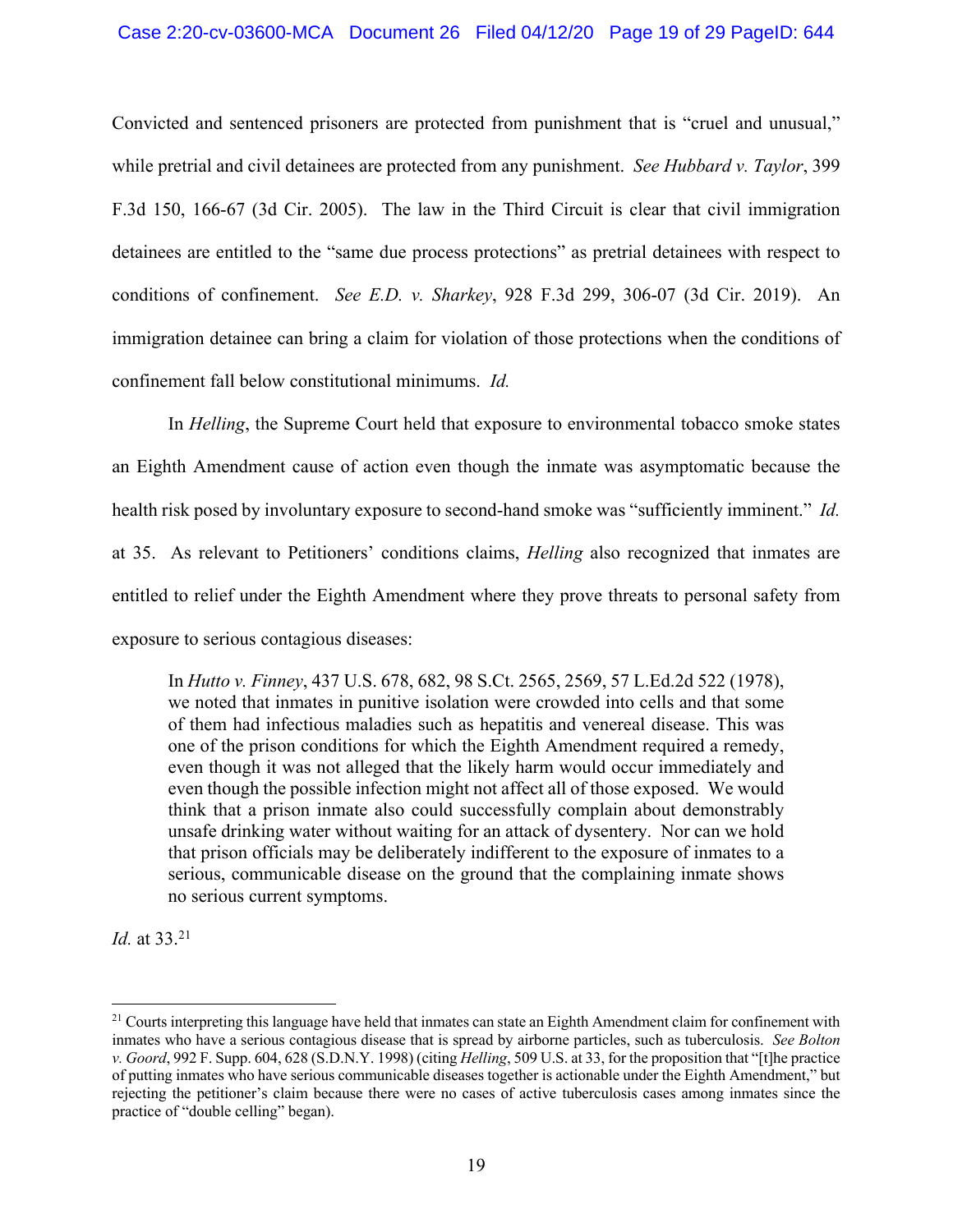*Helling* provides the theory for Petitioners' conditions claim but not the legal standard. Because Plaintiffs are immigration detainees and not convicted prisoners, the Court asks whether the challenged conditions are reasonably related to a legitimate governmental objective. If they are not, the Court may infer "'that the purpose of the governmental action is punishment that may not be constitutionally inflicted upon detainees qua detainees.'" *Sharkey*, 928 F.3d at 307 (quoting *Hubbard v. Taylor*, 538 F.3d 229, 232 (3d Cir. 2008)). A complained-of condition or deprivation amounts to punishment if: "the disability is imposed for the purpose of punishment"—that is, there is "an expressed intent to punish on the part of detention facility officials"; no "alternative purpose to which [the condition or deprivation] may rationally be connected is assignable for it"; *or* the condition or deprivation is "excessive in relation to the alternative purpose assigned [to it]." *See Bell*, 441 U.S. at 538 (quoting *Kennedy v. Mendoza-Martinez*, 372 U.S. 144, 168-69 (1963)).

The Court's "inquiry into whether given conditions constitute 'punishment' must consider 'the totality of circumstances within an institution.'" *Hubbard*, 399 F.3d at 160 (quoting *Union Cty. Jail Inmates v. DiBuono*, 713 F.2d 984, 996 (3d Cir.1983)). In *Bell*, for instance, the Supreme Court held that "double-bunking" of inmates under the circumstances there did not constitute punishment where the pretrial detainees had sufficient space for sleeping and using common areas, and the average length of incarceration was sixty days. 441 U.S. at 541-43. Double-bunking thus did not violate the pre-trial detainees' due process rights. The Court cautioned, however, that different circumstances might produce a different result: "[C]onfining a given number of people in a given amount of space in such a manner as to cause them to endure genuine privations and hardship over an extended period of time might raise serious questions under the Due Process Clause as to whether those conditions amounted to punishment." *Id.* at 542.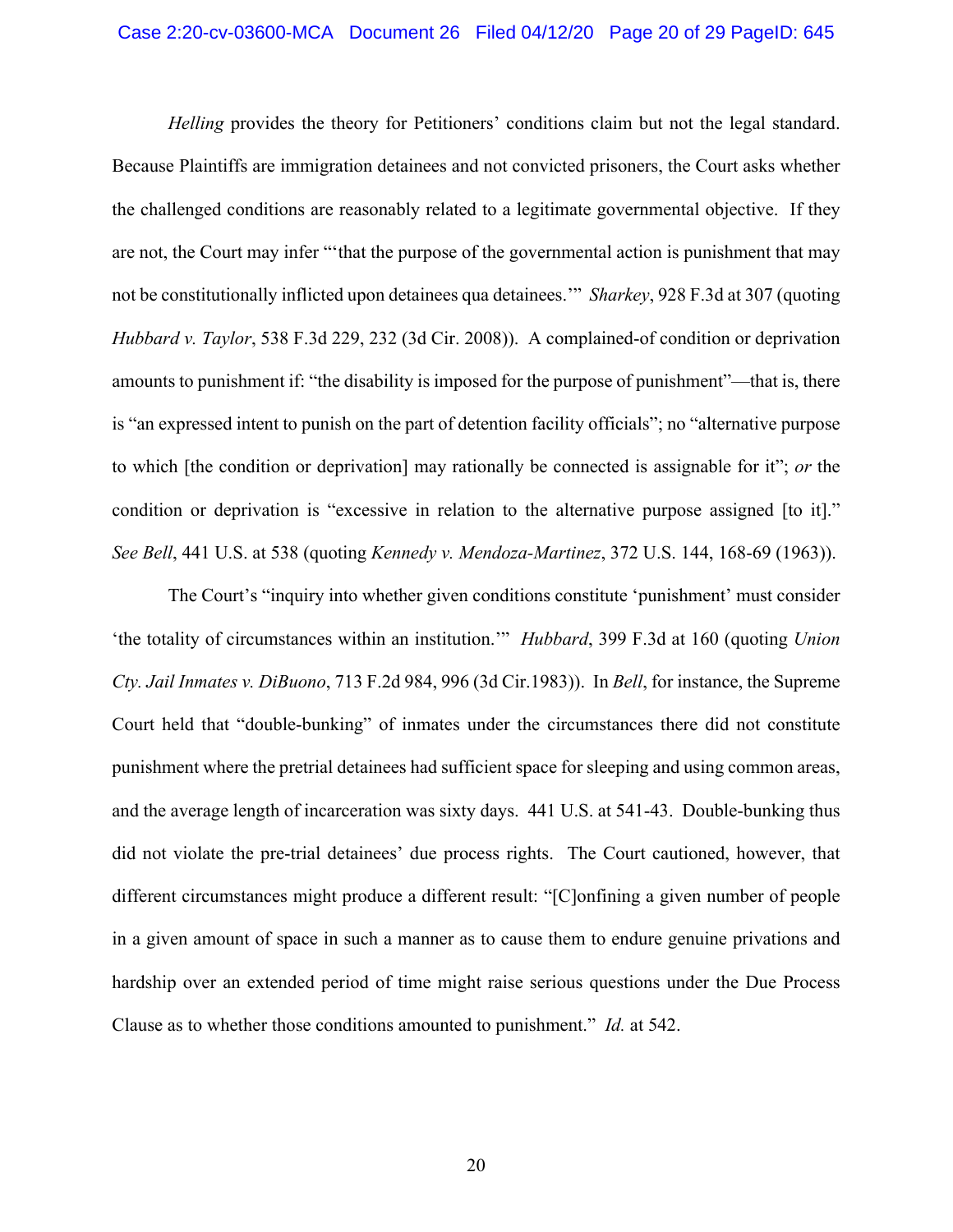Addressing this question in light of the COVID-19 pandemic, in *Thakker v. Doll*, 2020 WL 1671563, at  $*8$  (M.D. Pa. Mar. 31, 2020), Judge Jones reasoned that placing immigration detainees in close proximity and in unsanitary conditions did not meet a legitimate governmental objective. He further explained that although preventing civil immigration detainees from absconding, standing alone, constituted a legitimate governmental aim, this objective was deeply weakened in light of the COVID-19 pandemic, particularly when ICE had many other options to monitor civil detainees. *Id.*

Just this week, Judge Vasquez reached a similar conclusion in *Rafael L.O.* There, he found that the conditions of confinement at Essex County Correctional Facility ("ECCF"), including the volume of ECCF detainees confined to inherently limited living and sleeping quarters, limited access to hygiene products, shared bathroom facilities, and the transmission of COVID-19 to detainees in custody, amounted to punishment of the Petitioners, who had underlying medical conditions that made them vulnerable to serious complications or death if they contract the virus. *Rafael L.O.*, 2020 WL 1808843, at \*7-8. Judge Vasquez further determined that "[t]he Respondents [did not] have an express intent to punish Petitioners" but found "that such intent is not a necessary prerequisite" to a claim under *Bell*. *Id.* at \*7.

The reasoning of *Thakker* and *Rafael L.O*. apply with equal force here. The totality of the circumstances compel a finding that the conditions of confinement at the Facilities are tantamount to punishment and therefore unconstitutional.

Respondents do not dispute that Petitioners are medically vulnerable such that they may have an up to a 20% chance of death if they contract COVID-19. *See* Greifinger Decl. ¶ 5. These odds are worse than a game of "'Russian roulette.'" *Coreas v. Bounds*, No. 20-780, 2020 WL 1663133, at \*12 (D. Md. Apr. 3, 2020) (observing the risks of death to vulnerable detainees from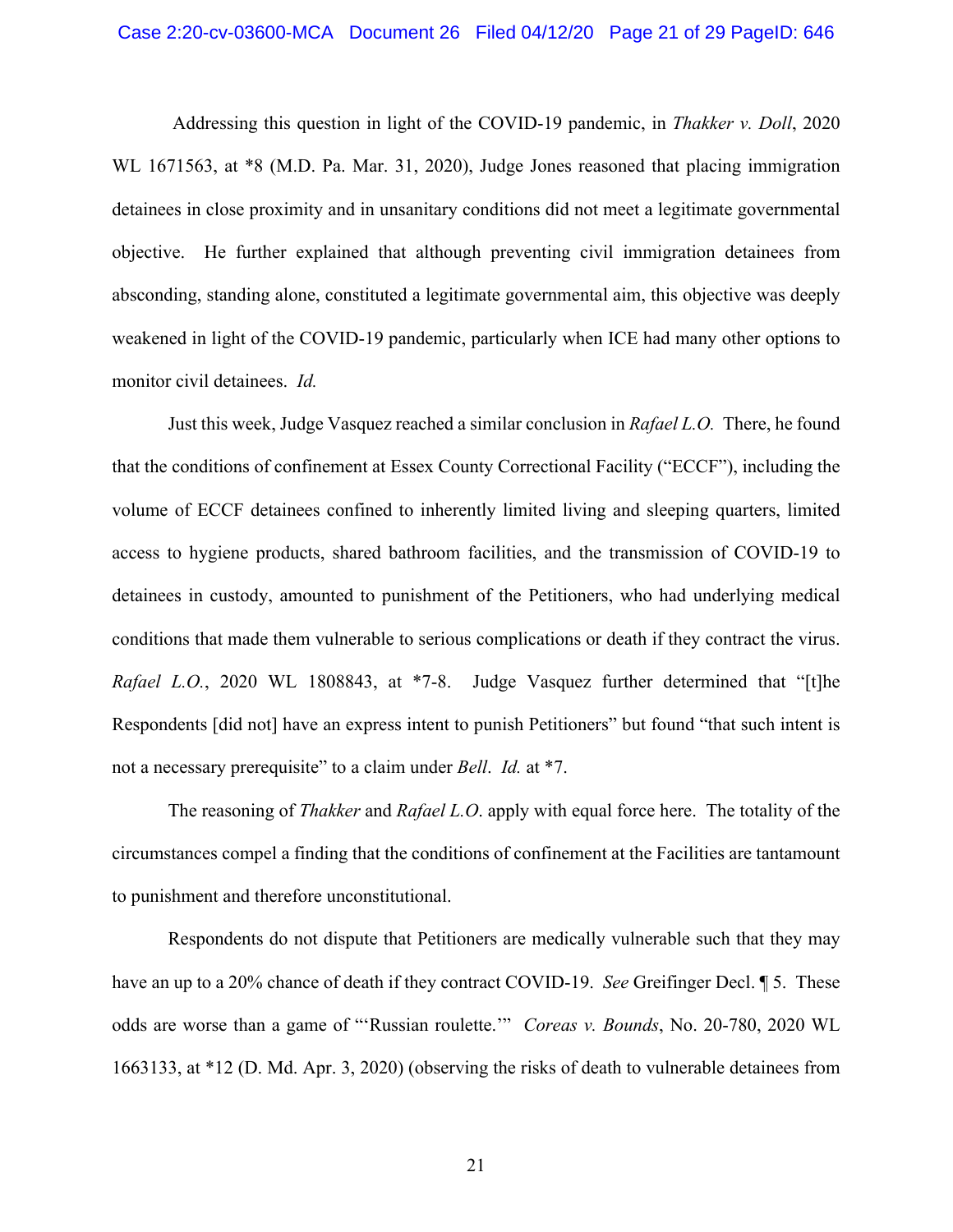COVID-19). There has been a significant growth in confirmed or suspected cases at the Facilities since this case was filed. *See* Pet. Reply Br. at 2-3, ECF No. 22 (observing that between April 1 and April 8, "the number of positive or suspected detainees and staff has nearly quadrupled" at the Bergen County Facility, and between April 1 and April 6, "the number of positive COVID-19 cases has grown from 28 to a whopping 84 confirmed cases among detainees and staff" at the Hudson County Facility). Tragically, two nurses and one corrections officer at the Hudson County Facility have already died.

Given the heightened risk of COVID-19 exposure, the CDC Guidelines have made clear that correctional facilities must make "all possible accommodations" to prevent transmission of infection to high-risk individuals. CDC Interim Guidance at 16, 20. But despite the laudable, general protocols implemented generally at Bergen and Hudson County Facilities, Respondents do not point to any specific protocols to protect medically-vulnerable people in their custody. Nor do they contest the lack of available testing, and neither Facility indicates that it has sufficient testing supplies. Additionally, the Facilities' declarations confirm that they are not testing asymptomatic individuals, even though those individuals can transmit the virus. *See* Ahrendt Decl. ¶¶ 9.H. & 9.I; Edwards Decl. ¶ 17. And, while they concede to cohorting those who have had a known exposure to the virus, they do not indicate whether high-risk individuals like Petitioners are ensured separation or adequate space from others in the cohorting environment. Thus, to the extent Respondents have taken measures to address the pandemic within the Facilities, they have not ensured protection for the most vulnerable people within their care.

While Respondents have taken some proactive measures to address the crisis, and the conditions in place at the Facilities appear to be better than those in *Thakker* and *Rafael L.O.*, the enhanced measures are still insufficient. Petitioners spend 23.5 hours a day in cramped cells that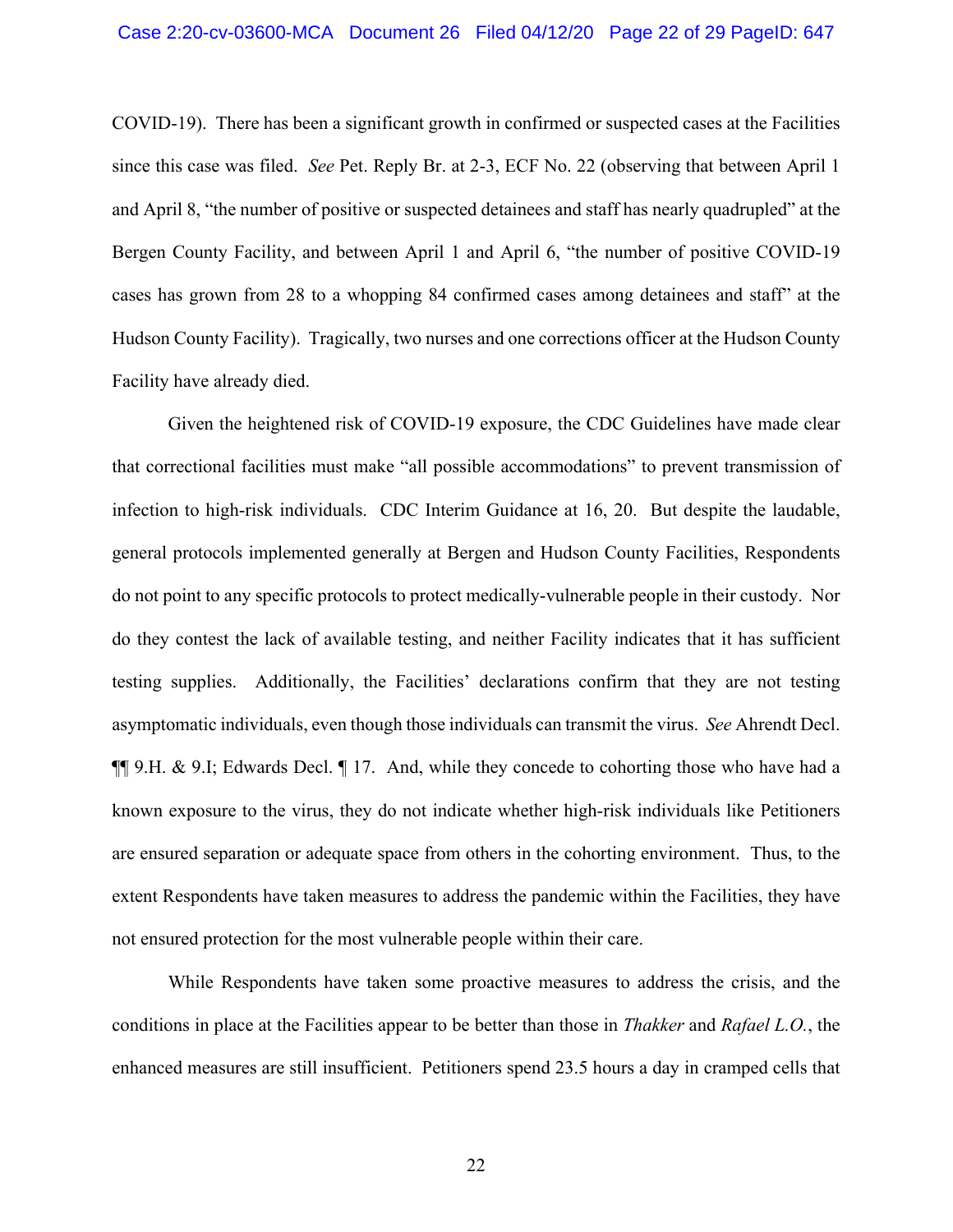they have to share with another person and the remaining thirty minutes out of their cells in common areas. It is during those thirty minutes that the detainees are at high risk for COVID-19 exposure and transmission. That brief period is the only time they have each day to take showers, make telephone calls to family members and attorneys, visit the commissary, and use recreation areas. Coming into close contact with frequently used items and shared spaces is unavoidable. Respondents do not state the Facilities clean and sanitize the common areas and frequently-touched common items in-between each period during which new detainees and inmates leave their cells. Instead, they provide that cleaning occurs at least three or four times per day. *See* Ahrendt Decl. ¶ 9.K; Edwards Decl. ¶¶ 11, 12.E. Accordingly, even crediting the Facilities' increased efforts to clean and disinfect shared spaces, Respondents cannot dispute that many, if not all, detainees use the common areas and objects in-between cleanings and are being exposed to potentially contaminated surfaces. Detainees also report that corrections officers' and medical staff's use of gloves and masks is inconsistent and certainly not in line with the CDC's recommendations, further compounding their risk of exposure. *See* Arcia-Quijano Decl. ¶ 5; Gordillo Decl. ¶ 11; Durkin Decl.  $\P$ 9.

To make matters worse, detainees who want to do their part in curtailing the spread of COVID-19 to themselves and others are not provided the resources to do so. Detainees are forced to share soap or have no soap at all, *see, e.g.*, Eisenzweig Decl. ¶ 8, and lack other basic hygiene items like hand sanitizer. Respondents do not indicate whether and how often soap or other hygiene products are provided to detainees. That means, when they return to their cells to begin their next 23.5-hour period of confinement, detainees are unable to perform the most effective measure of combatting the spread of the virus: washing and disinfecting their hands. Showering is not an option because their only access to showers is during their brief half-hour recreational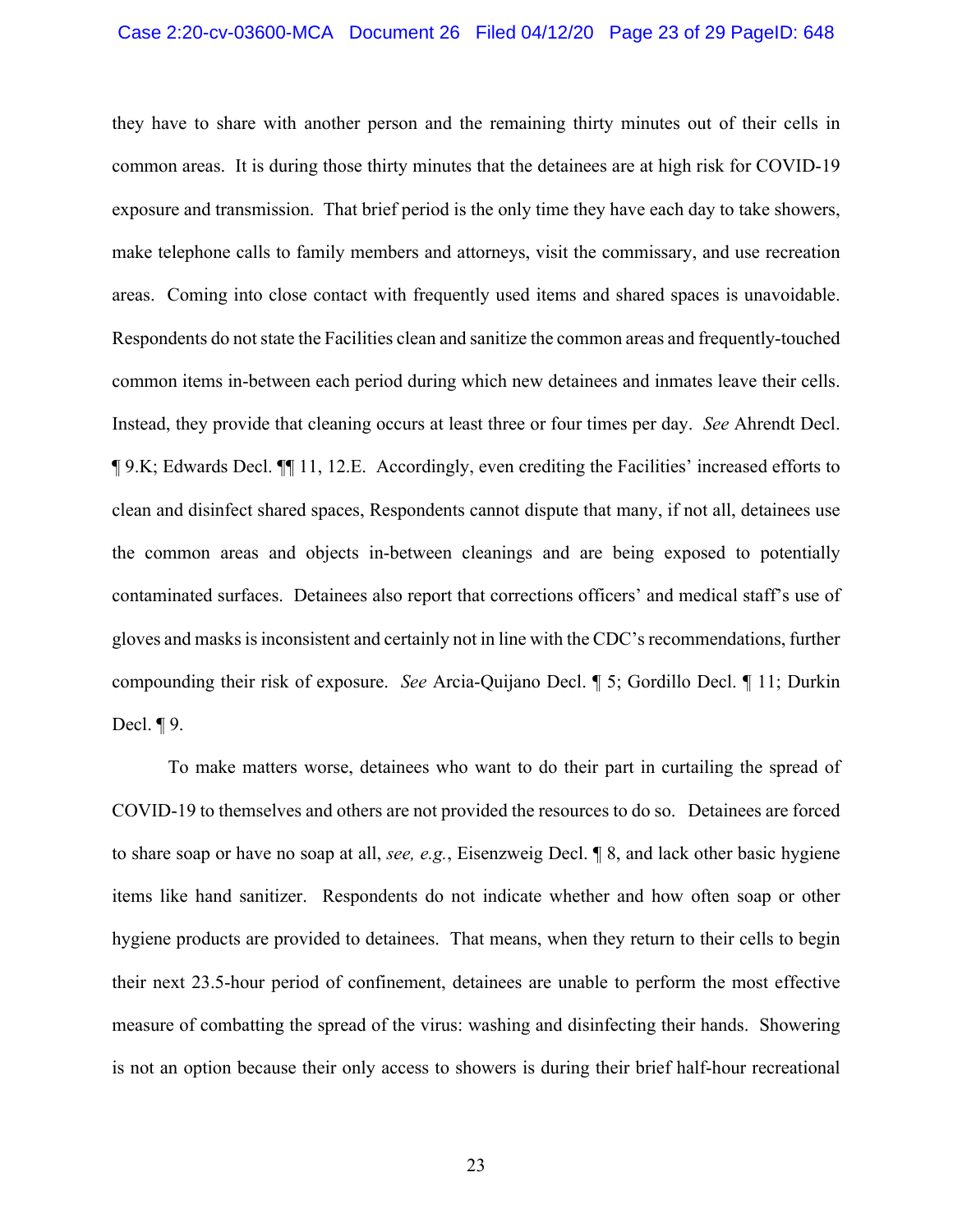period. Covering their faces with masks or hands with gloves is also not possible, unless they have already shown signs of COVID-19, but by that time, avoiding infection is likely too late. *See* Ahrendt Decl. ¶ 9.G.; Edwards ¶ 14. And, because the Facilities have not provided detainees cleaning supplies, *see, e.g.*, Eisenzweig Decl. ¶¶ 6-8, 10; Gordillo Decl. ¶ 11; Arcia-Quijano Decl. ¶¶ 6-8, 11-12; Durkin Decl. ¶ 9, detainees are forced to remain in cramped, dirty quarters, lest they use their shampoo or soap, if they have any, to clean their shared cells and toilets or their laundry, *see* Arcia-Quijano Decl. ¶ 8; Eisenzweig Decl. ¶ 8. But even that last-ditch effort will not eliminate the threat of contamination from a potentially-infected roommate, who is responsible for his own hygiene. All of these glaring gaps in the Facilities' prevention and management protocols have been left open and unchallenged by Respondents.

Finally, while the Court is sympathetic to the increased burden on medical staff to attend to each detainee's medical needs, inadequate care aggravates the already heighted risk COVID-19 poses to vulnerable detainees. Detainees report that they are either irregularly receiving medications critical to treating the conditions that put them at higher risk for severe illness from the virus, like insulin for diabetes, *see* Durkin Decl. ¶¶ 1,7, or not receiving those medications at all, *see* Arcia-Quijano Decl. ¶ 12 (hypertension medication); Eisenzweig Decl. ¶ 11 (asthma pump). Some indicate that, while the Facilities permit them to make daily sick calls, those calls are often left without response for significant periods of time. *See* Arcia-Quijano Decl. ¶ 10; Eisenzweig Decl. ¶ 11. The Court raises these medical care issues to highlight the extraordinary circumstances surrounding Petitioners' detainment during this global crisis. 22

 $^{22}$  Civil detainees also have a constitutional right to a prison policy ensuring adequate health care, and such claims are governed by the deliberate indifference standard. *See Natale v. Camden Cty. Corr. Facility*, 318 F.3d 575, 585 (3d Cir. 2003) (holding that a reasonable jury could conclude that a governmental entity's failure to establish a policy to address inmates' immediate medication needs constituted deliberate indifference); *A.M. ex rel. J.M.K. v. Luzerne Cty. Juvenile Detention Ctr.*, 372 F.3d 572, 585 (3d Cir. 2004) (detention center's lack of policies to address the physical and mental health needs of residents caused the plaintiff harm). Because the Court finds that Petitioners are likely to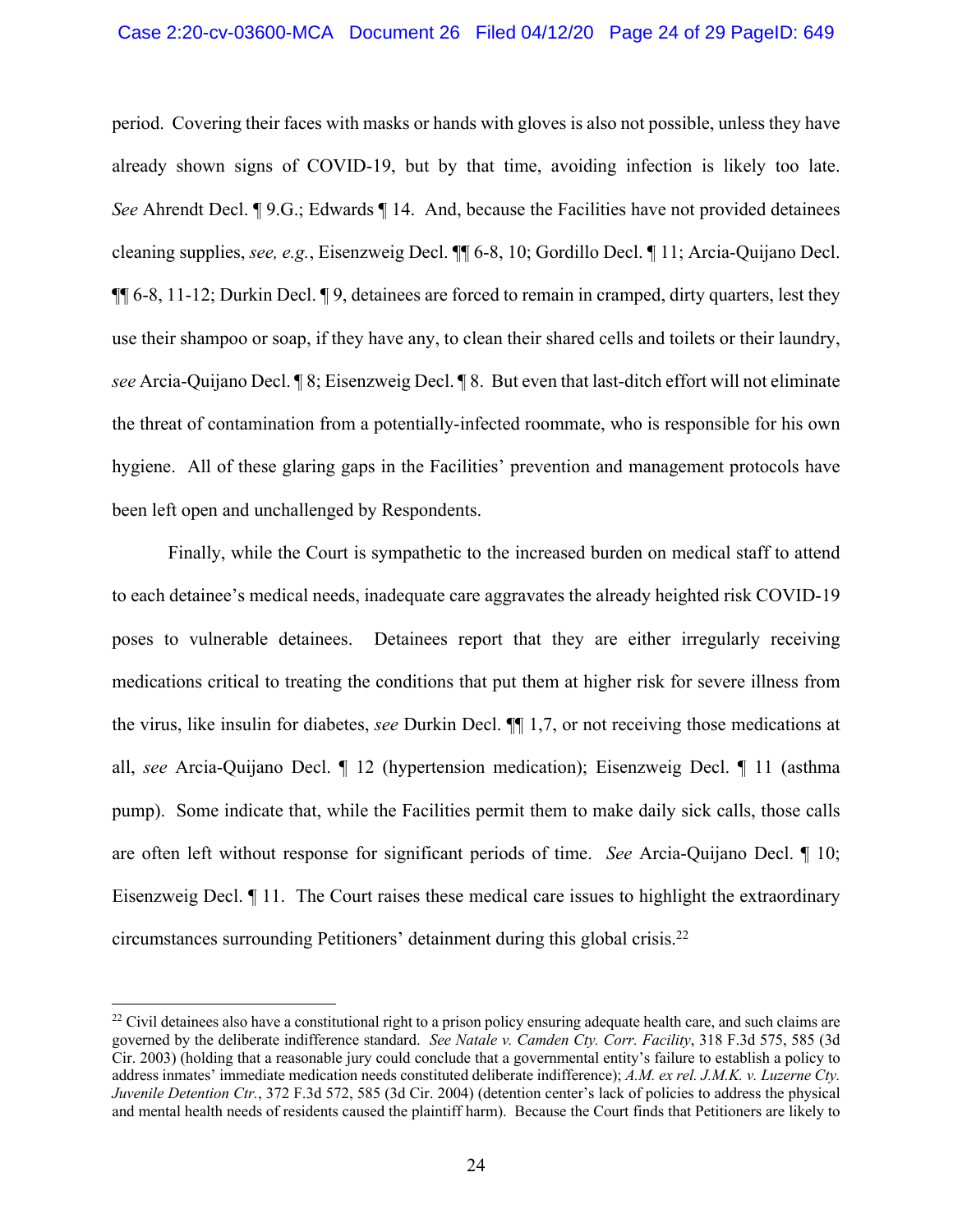#### Case 2:20-cv-03600-MCA Document 26 Filed 04/12/20 Page 25 of 29 PageID: 650

Here, having viewed the totality of the circumstances, the Court finds that Petitioners are likely to succeed on their claim. By failing to implement the CDC's instructions for the most vulnerable individuals, and by detaining those persons in a jail setting during a rapidly accelerating COVID-19 pandemic without providing them with adequate means to follow hygiene and other health protocols, Respondents have placed Petitioners at a substantially enhanced risk for severe illness or death. There can be no greater punishment. Accordingly, the Court is satisfied Petitioners have demonstrated that Respondents' conduct amounts to punishment under the Due Process Clause.

## **2. Irreparable Harm**

 $\overline{a}$ 

To be entitled to a preliminary injunction, a movant must also establish that he or she is "more likely than not" to suffer irreparable harm absent the requested relief. *See Reilly*, 858 F.3d at 179. Respondents appear to argue that Petitioners cannot meet the irreparable harm requirement because their likelihood of contracting COVID-19 is speculative. *See* Gov. Br. at 26, 33-36. The Court disagrees.

As the Supreme Court observed in *Helling*, "it would be odd to deny an injunction to inmates who plainly proved an unsafe, life-threatening condition in their prison on the ground that nothing yet had happened to them." 509 U.S. at 33 (noting that "the Courts of Appeals have plainly recognized that a remedy for unsafe conditions need not await a tragic event"). The Court rejects Respondents' argument that the risk of harm to these Petitioners is speculative.

Petitioners, who all suffer from underlying medical conditions, may have a 20% chance of death if they contract COVID-19 (according to preliminary data from China), and they are detained in facilities where the virus is still spreading and where they "cannot practically adhere to social

succeed on their claim that the conditions of confinement at the Facilities amount to punishment, the Court need not decide whether Petitioner can establish deliberate indifference to their serious medical needs.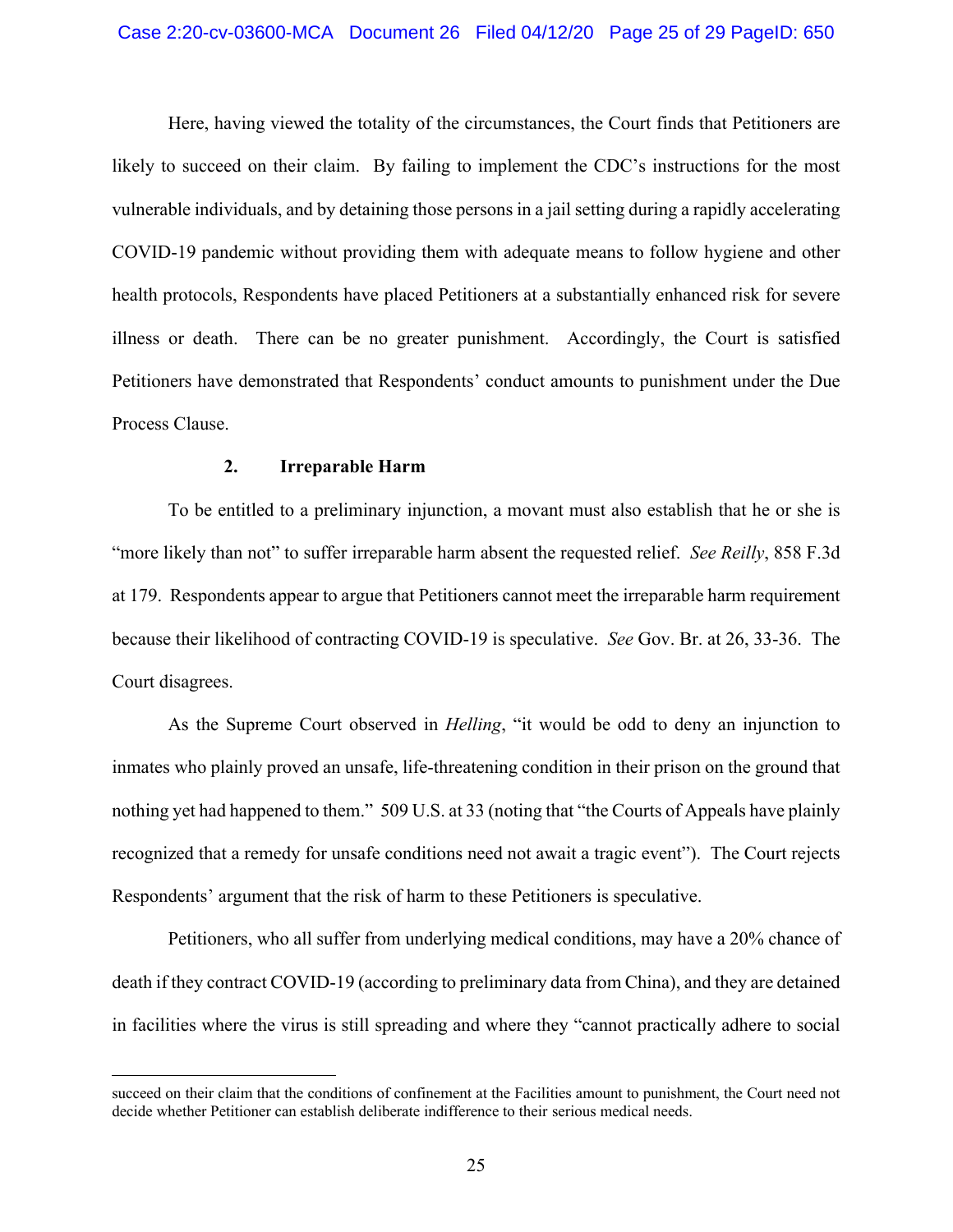#### Case 2:20-cv-03600-MCA Document 26 Filed 04/12/20 Page 26 of 29 PageID: 651

distancing guidelines or the adequate level of personal hygiene, that have been touted as the most effective means to thwart the spread of the virus." *See Rafael L.O.*, 2020 WL 1808843, at \*8. The cases to which Respondents cite are readily distinguishable on this basis. *Francisco M. v. Decker*, No. 20-2176 (D.N.J. Mar. 25, 2020), *see* Gov. Br. at 3, 19, 20, 34, 35, involved a detainee who was not medically vulnerable to COVID-19, and, in an order granting expedited briefing on the merits of his petition, the court opined that the harms he alleged, at that time, were "speculative" when there were only two cases at the jail where he was housed. *See Francisco M.*, No. 20-2176, ECF No. 11 at 3-4. Similarly, *Nikolic v. Decker*, No. 19-6047, 2020 WL 1304398 (S.D.N.Y. Mar. 19, 2020), *see* Gov. Br. at 18, 19, 36, was decided before the confirmed outbreak of COVID-19 at area jails. Moreover, in that case, the court directed Mr. Nikolic to file a new petition seeking immediate release, which he did, and the court granted his immediate release last week. *See Nikolic*, No. 20-2500 (Tr. of Oral Decision) at 18-22, Haas Decl., Ex. 2.

Against this backdrop, Petitioners have demonstrated irreparable harm should they remain in confinement. *Rafael L.O.*, 2020 WL 1808843, at \*8; *Thakker*, 2020 WL 1671563 at \*7 ("[C]atastrophic results may ensue, both to Petitioners and to the communities surrounding the Facilities."); *see also Hope v. Doll*, No. 20-562 (M.D. Pa. Apr. 7, 2020) ("We cannot allow the Petitioners before us, all at heightened risk for severe complications from COVID-19, to bear the consequences of ICE's inaction."); *Coronel*, 2020 WL 1487274, at \*8 (finding that "[d]ue to their serious underlying medical conditions" and their placement in immigration detention, where they are "at significantly higher risk of contracting COVID-19," the petitioners "face a risk of severe, irreparable harm").The Court therefore finds that Petitioners have demonstrated irreparable harm should they remain incarcerated at the Facilities.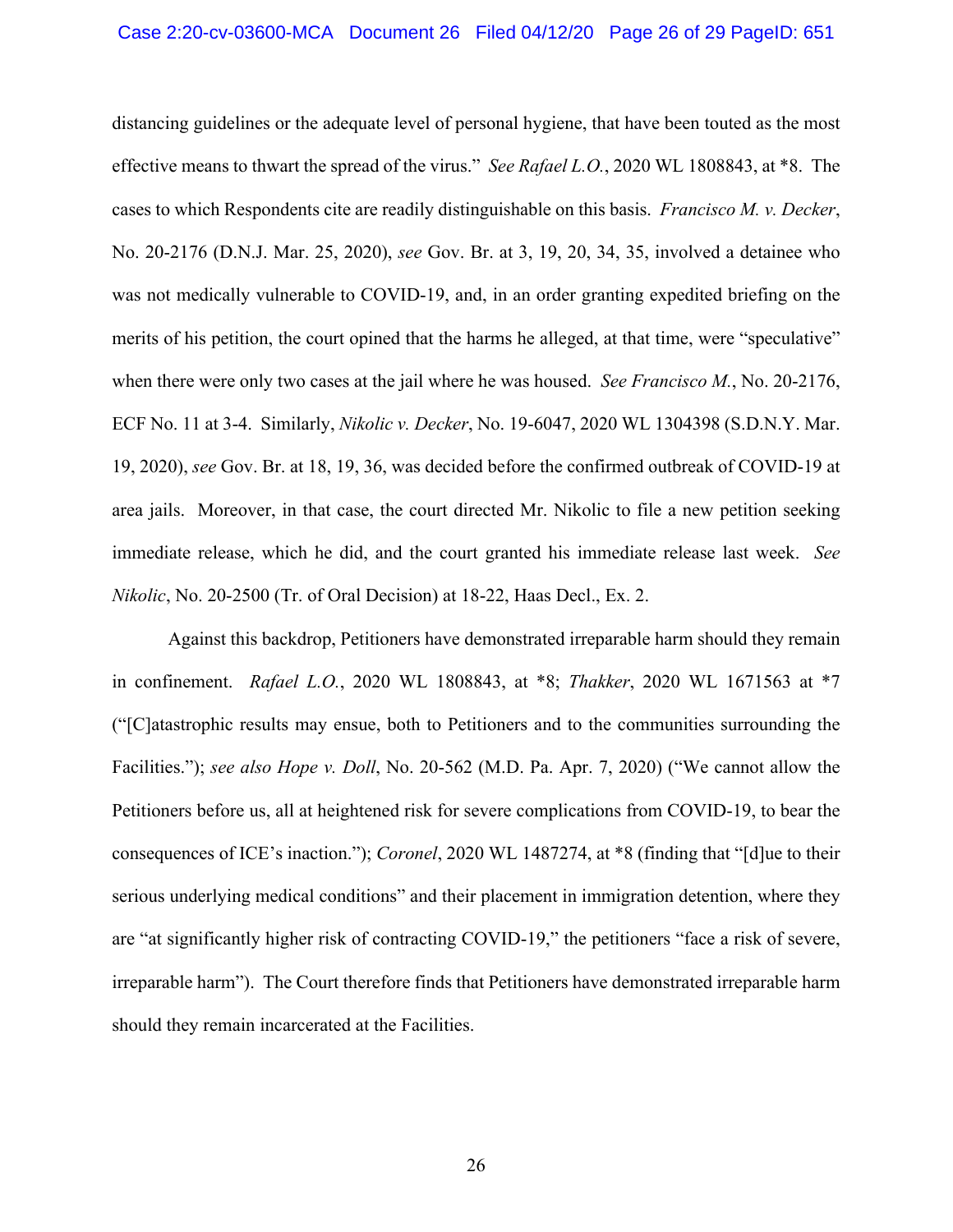## **3. Balancing of the Equities**

"Before granting an injunction, a district court must balance the relative harm to the parties, i.e., the potential injury to the plaintiff if an injunction does not issue versus the potential injury to the defendant if the injunction is issued." *Novartis Consumer Health, Inc. v. Johnson & Johnson-Merch Consumer Pharm. Co.*, 290 F.3d 578, 596 (3d Cir. 2002) (internal citation omitted). Here, the Court finds the potential of injury to Petitioners is high for the reasons set forth above. Notably, the public interest also supports the release of Petitioners before they contract COVID-19 to preserve critical medical resources and prevent further stress on the states' and country's already overburdened healthcare systems. *See Rafael L.O.*, 2020 WL 1808843, at \*9.

Respondents also have a legitimate interest in ensuring that Petitioners do not flee and in protecting the public. As Judge Vasquez found in *Rafael L.O.*, the Court believes that it can address those very important interests in fashioning appropriate conditions of release for each Petitioner. *See id.* In that regard, Petitioners in this matter are each discretionally detained by ICE under 8 U.S.C.  $\S$  1226(a). Among them, they have no pending charges, and all have significant ties to this country such that they can be safely released on reasonable conditions of supervision. For those with the most serious criminal histories, the Court will impose the most stringent conditions of release, including electronic monitoring.

Fedor B. has never been criminally arrested. Ostolaza Decl. ¶¶ 4, 6. Noe C.M.'s two criminal convictions are for driving while intoxicated and driving without a license and aggravated driving while intoxicated and unlicensed operation. Kim Decl. ¶ 15. Santiago C.C. has been arrested twice in the fifteen years he has lived in the United States, resulting in only one conviction for driving while ability impaired, an infraction (a lower level offense than a misdemeanor) under New York law. Ostolaza Decl. ¶ 11; RAP Sheet, Ex. 8. Santiago C.C. disputes the charges from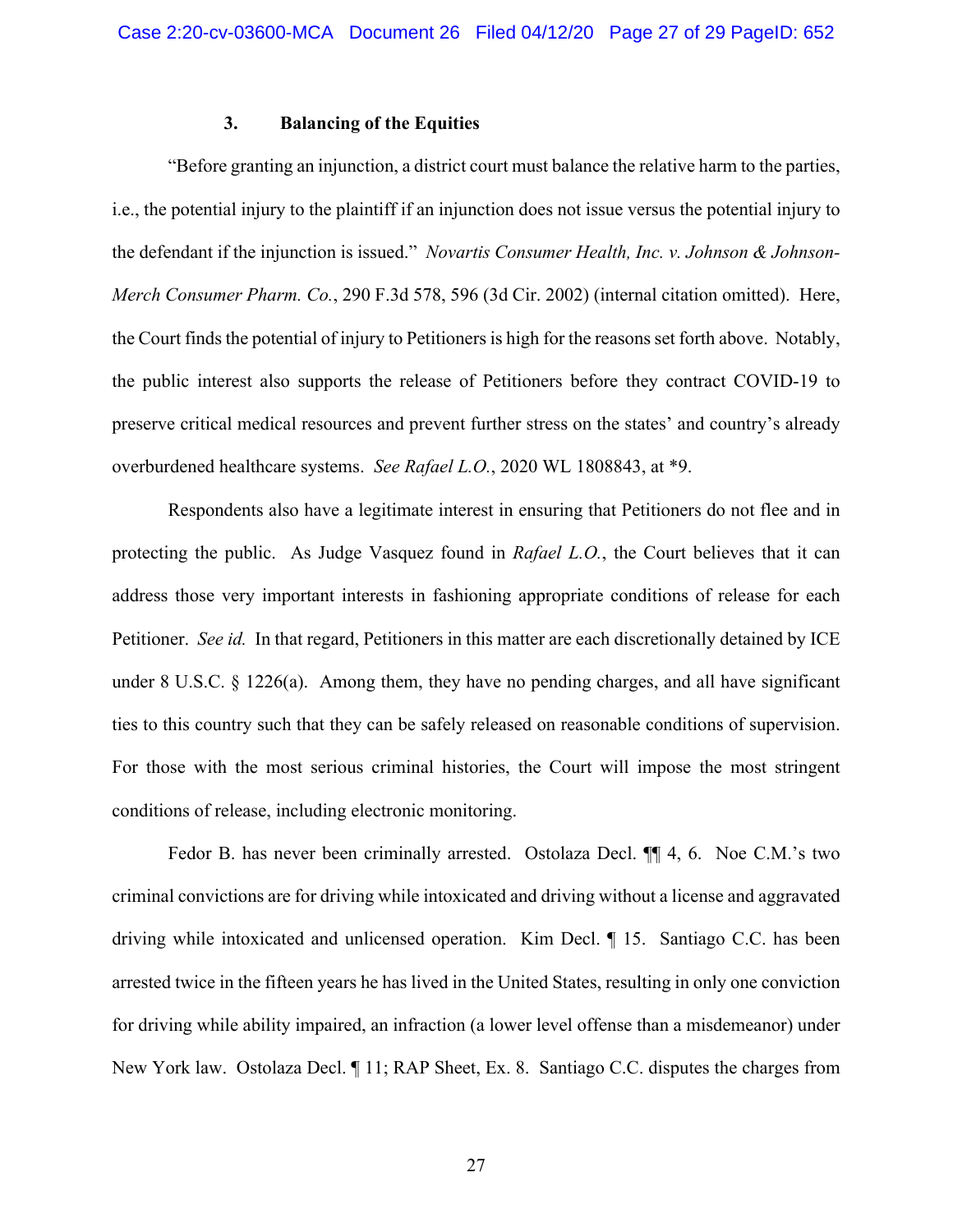#### Case 2:20-cv-03600-MCA Document 26 Filed 04/12/20 Page 28 of 29 PageID: 653

the second arrest, involving allegations by his wife, which were fully dismissed and sealed in January 2020. *See* Bond Evid., Ex. 9. Cristian A.R. has a single arrest and conviction for attempted endangering the welfare of a child, a misdemeanor under state law, for which he received a one-year conditional discharge sentence and no term of incarceration. *See* Kim Decl. ¶¶ 4-6. Finally, Alvaro N.M. is fifty-nine years old and was last arrested for a felony twenty-eight years ago. Although his convictions involve very serious offenses, they date from the early 1990s, and are so temporally distant that they do not subject him to mandatory immigration detention. His only arrests in the last twenty years have been for failures to register as a sex offender in 2002 and 2007 related to the 1990s' felony convictions, and he has registered without incident every other year as required. *See* Kim Decl. ¶ 21.

#### **B. Extraordinary Circumstances Justify Releasing Petitioners from Detention**

Petitioners in this matter are vulnerable to severe complications and death if they contract COVID-19 and are incarcerated in Facilities at the epicenter of the outbreak where they cannot practically adhere to social distancing guidelines or the adequate level of personal hygiene to stop the spread of the virus. These facts warrant the extraordinary remedy of release on bail, and make bail necessary, to make the habeas remedy effective. *See Landano*, 970 F.2d at 1239.

The Court further notes that the current circumstances in the Varick Immigration Court render the bond hearing, which Petitioners requested in the alternative, an insufficient remedy. First, Respondents have made clear that they will not cooperate in the advancing of immediate bond hearings for Petitioners. Gov. Br. at 2. But even if the Court were to order Respondents to provide prompt bond hearings to Petitioners, the declarations of Petitioners' counsel strongly suggest that those bond hearings would not occur as scheduled, *see* Pet. Reply Br. at 21-22, and illustrate the severe impact on the New York Immigration Court due to COVID-19, *see* Oshiro